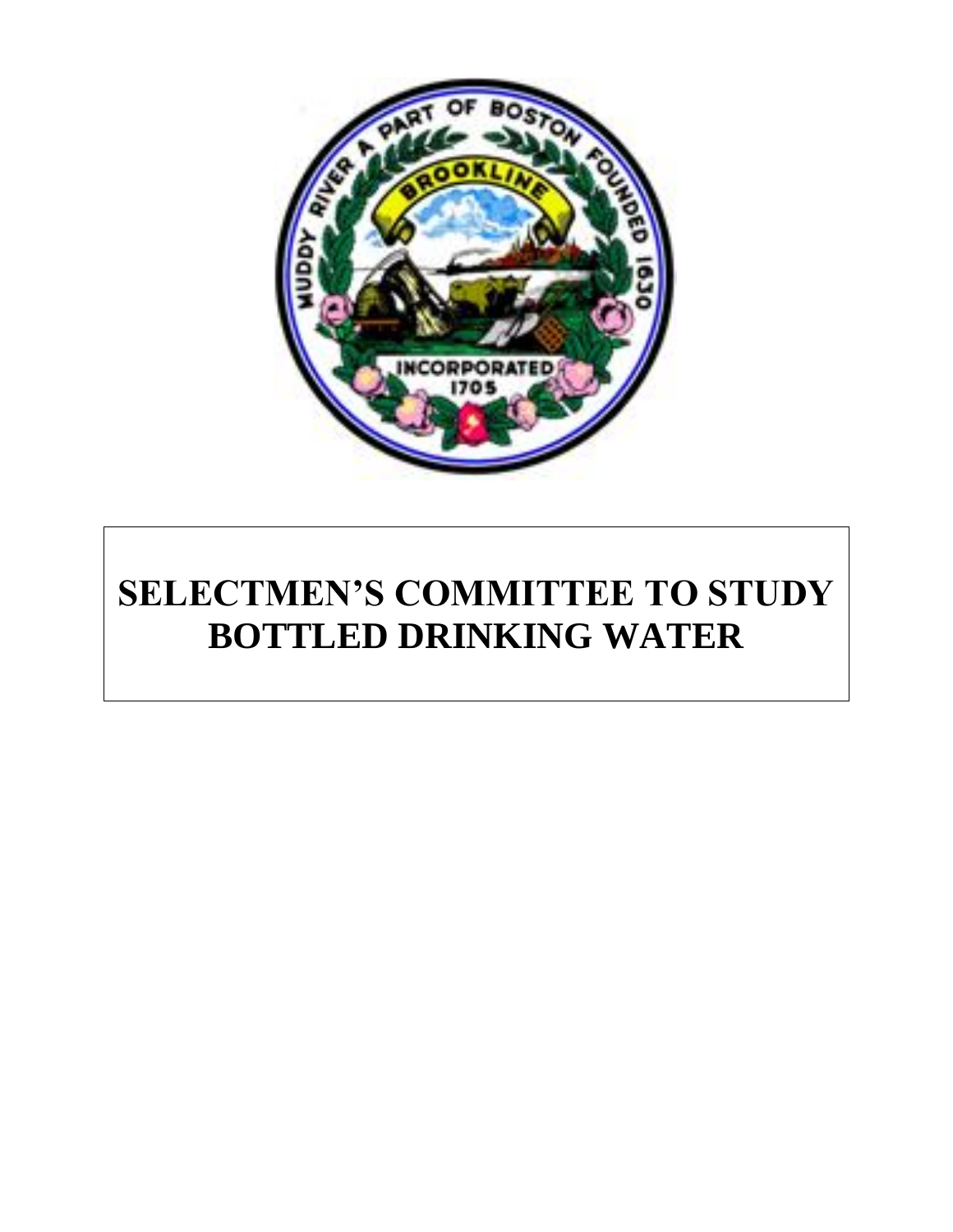# **TABLE OF CONTENTS**

| Introduction                                                  | 3  |
|---------------------------------------------------------------|----|
| Preface                                                       | 5  |
| Review of the Literature and Background Data                  | 6  |
| Environmental                                                 | 6  |
| Health                                                        |    |
| Brookline Water Supply and Demand Data                        | 15 |
| <b>Experiences of Other Governmental and Private Entities</b> | 18 |
| Non Plastic Water Bottle Options                              | 21 |
| <b>Community and Business Views</b>                           | 22 |
| <b>Action Steps</b>                                           | 24 |

# **TABLE OF APPENDICES**

NOTE – Appendices are not included in this document. Appendices including a Transcript from the Public Hearing on Bottled Drinking Water are available for review at [http://www.brooklinema.gov/1310/Bottled-Water-Study-Committee.](http://www.brooklinema.gov/1310/Bottled-Water-Study-Committee)

| Charge to the Committee                                | A           |
|--------------------------------------------------------|-------------|
| <b>Quality Standards for Bottled Water</b>             | B           |
| Sample Water Quality Data                              |             |
| Water Fountain Blog Entry                              | D           |
| Map of Existing Water Fountains in Parks               | E           |
| Inventory of Bottle Filling Stations in Town Buildings | $\mathbf F$ |
| Photos of Drinking Fountain Replacements and Upgrades  | G           |
| Inventory of Bottle Filling Stations in Town Buildings | H           |
| <b>Public Events in Brookline</b>                      |             |
| Web-site Survey                                        |             |
| <b>Business Survey</b>                                 | K           |
| <b>Food Service Permit Holders</b>                     |             |
| <b>IBWA Letter to Town Meeting</b>                     | M           |
| Transcript of Public Hearing on Bottled Drinking Water | N           |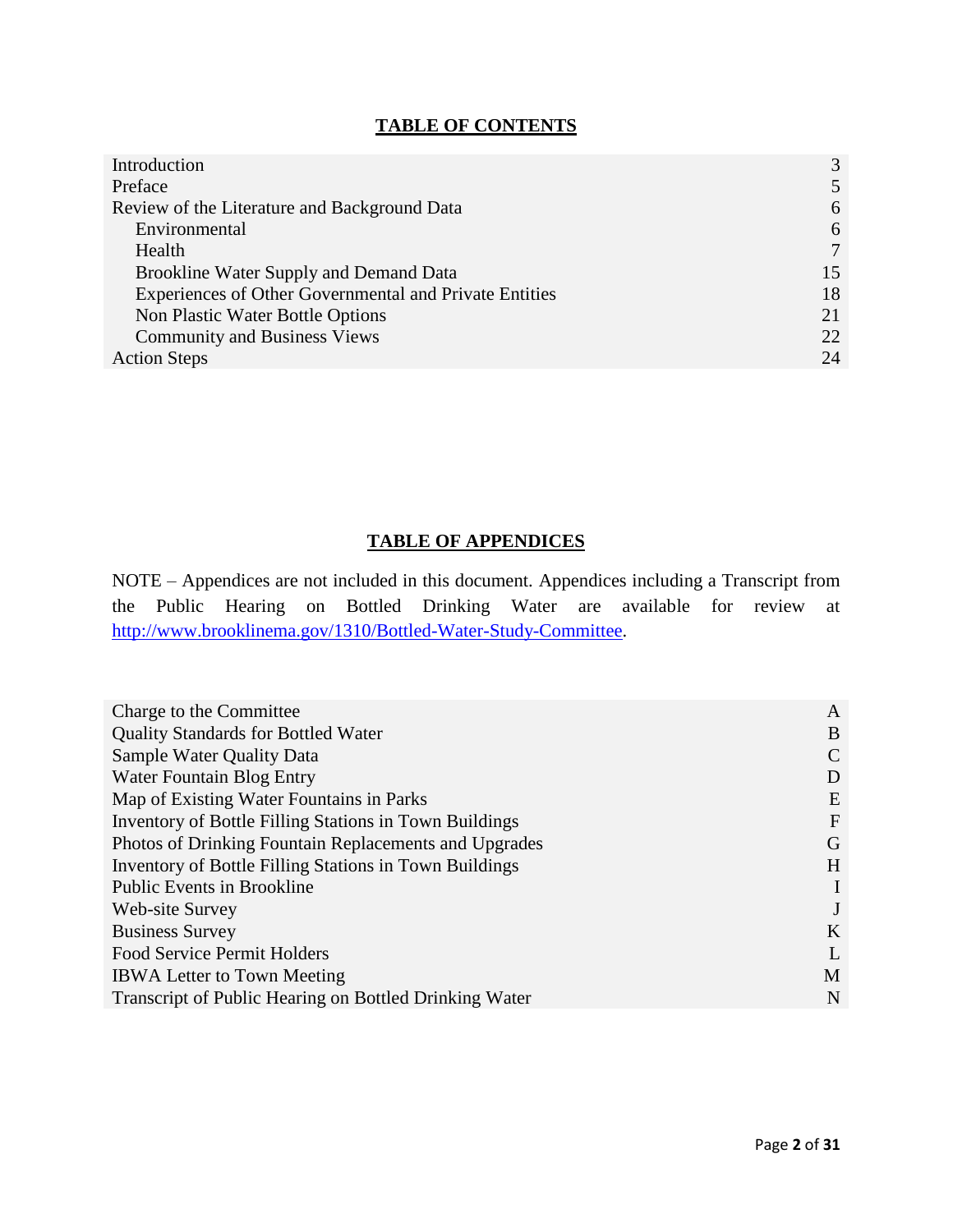## **I. INTRODUCTION**

Warrant Article 14 of the May, 2015 Annual Town meeting ("WA14") proposed adding a new Town bylaw, Article 8.35. This Article would impose a ban on the sale or distribution of bottled drinking water, as defined in the Warrant Article, at events of more than 100 people in Brookline (§8.35.2) or on any property receiving a lease or other license to operate on Town property (§8.35.3) and prohibit the use of Town funds to purchase bottled water for use in Town buildings (§8.35.4). Only proposed bylaw §8.35.4 was approved by Town Meeting. The remainder of WA14 was referred to a committee of the Board of Selectmen for study and to report back to Town Meeting in May, 2016.

To carry out the wishes of Town Meeting, the Board of Selectmen established the Selectmen's Bottled Water Committee (the "Committee") to study bottled drinking water, as defined in WA14 and to prepare this report (this "Report") to the May Town Meeting. This report is organized to provide background data and information relative to Bottled Water, including (1) environmental concerns, (2) health related issues, (3) the experiences and views of other governmental and private bodies that have addressed bottled water, and (4) surveys of the views of the Brookline community, and (5) action steps that are ideas, recommendations, and suggestions of the Committee. The action steps are divided into (a) steps that can be implemented relatively easily, with minimal required approvals and at low or no cost, (b) steps that will require approval by the Selectmen or Town departments, but without Town Meeting legislation, and (c) those that will require action by Town Meeting. They are designed to provide ideas for reducing the use of Bottled Water by means of educational initiatives and steps that could make the use of alternatives to bottled water reasonable and practical for Town residents and visitors. At its first meeting on March 11, 2016, the Committee agreed to expand the scope of its work to include other plastic beverage containers in addition to bottled water.

For the complete Charge to the Committee of the Board of Selectmen, see Appendix A.

NOTE – Appendices are not included in this document. Appendices including a Transcript from the Public Hearing on Bottled Drinking Water are available for review at [http://www.brooklinema.gov/1310/Bottled-Water-Study-Committee.](http://www.brooklinema.gov/1310/Bottled-Water-Study-Committee)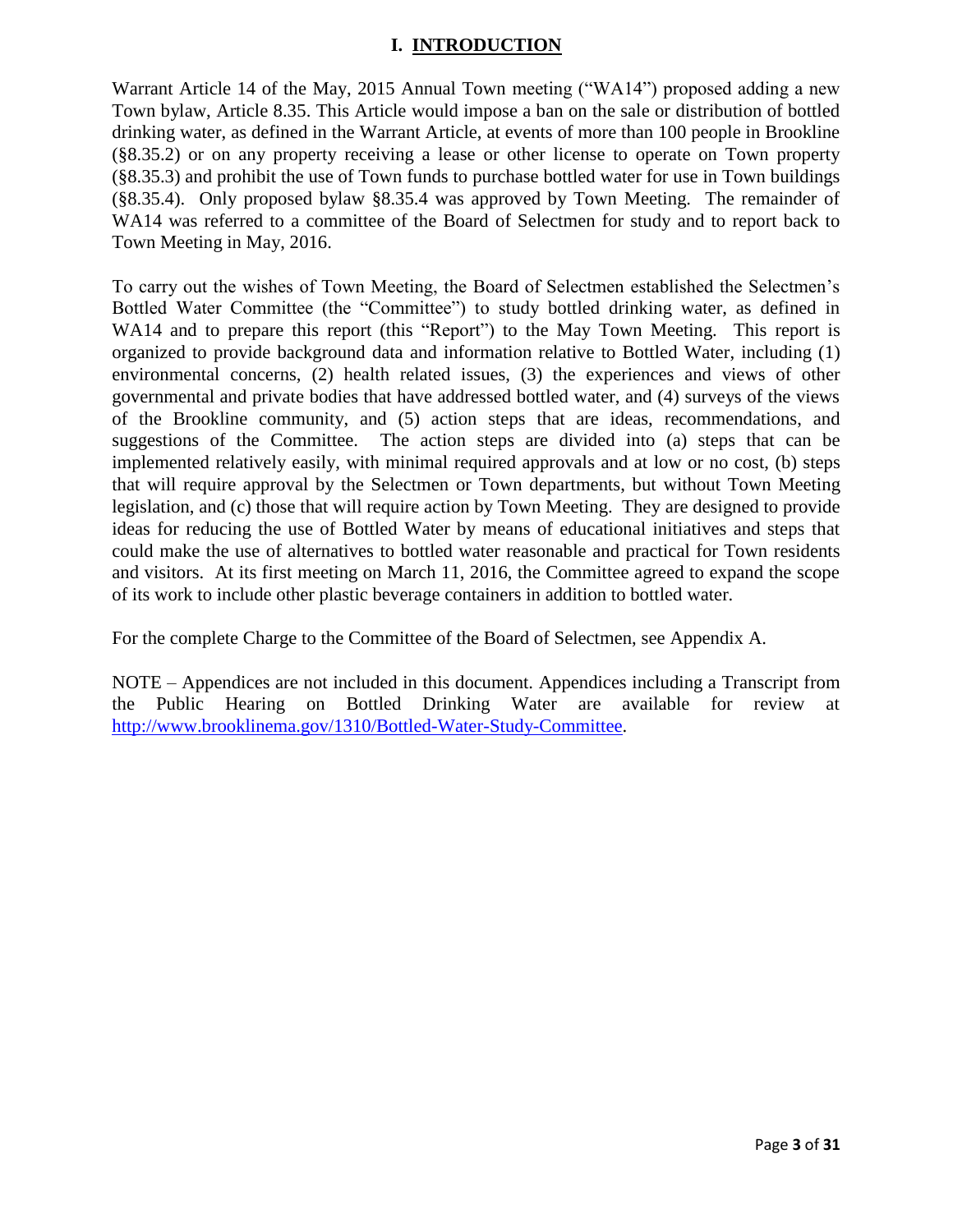## Members of the Committee

The Committee was comprised of Selectman Bernard Greene, who chaired the Committee and Dr. Alan Balsam, Director of Public Health and Human Services, who co-chaired the Committee.

The Board of Selectmen appointed seven public members to the Committee:

- 1) Lea Cohen, Advisory Committee member
- 2) Andrew Fischer, Town Meeting Member 13
- 3) Jane Gilman, Town Meeting Member 3
- 4) John Harris, Town Meeting Member 8
- 5) Crystal Johnson
- 6) Patrick Kessock
- 7) Nate Tucker

Town Commissions designated two members:

- 1) Dan Lyons, Parks and Recreation Commission
- 2) Clint Richmond, Solid Waste Advisory Commission; Town Meeting Member 6

The School Committee designated: Ben Chang

The department/division directors who assisted the Committee, in addition to Dr. Balsam, included:

- 1) Robert Auffrey, Public Health Specialist
- 2) Michael Bartlett, Operations Manager Parks & Open Space
- 3) Austin Faison, Assistant Town Administrator
- 4) Erin Gallentine, Director of Parks and Open Space
- 5) David Geanakakis, Chief Procurement Officer Purchasing
- 6) Edward Gilbert, Environmental Health Supervisor DPW
- 7) Wendy Machmuller, Special Projects Coordinator
- 8) Andy Martineau, Economic Development Planner
- 9) Frederick Russell, Director of Water & Sewers
- 10) Charlie Simmons, Director of Public Buildings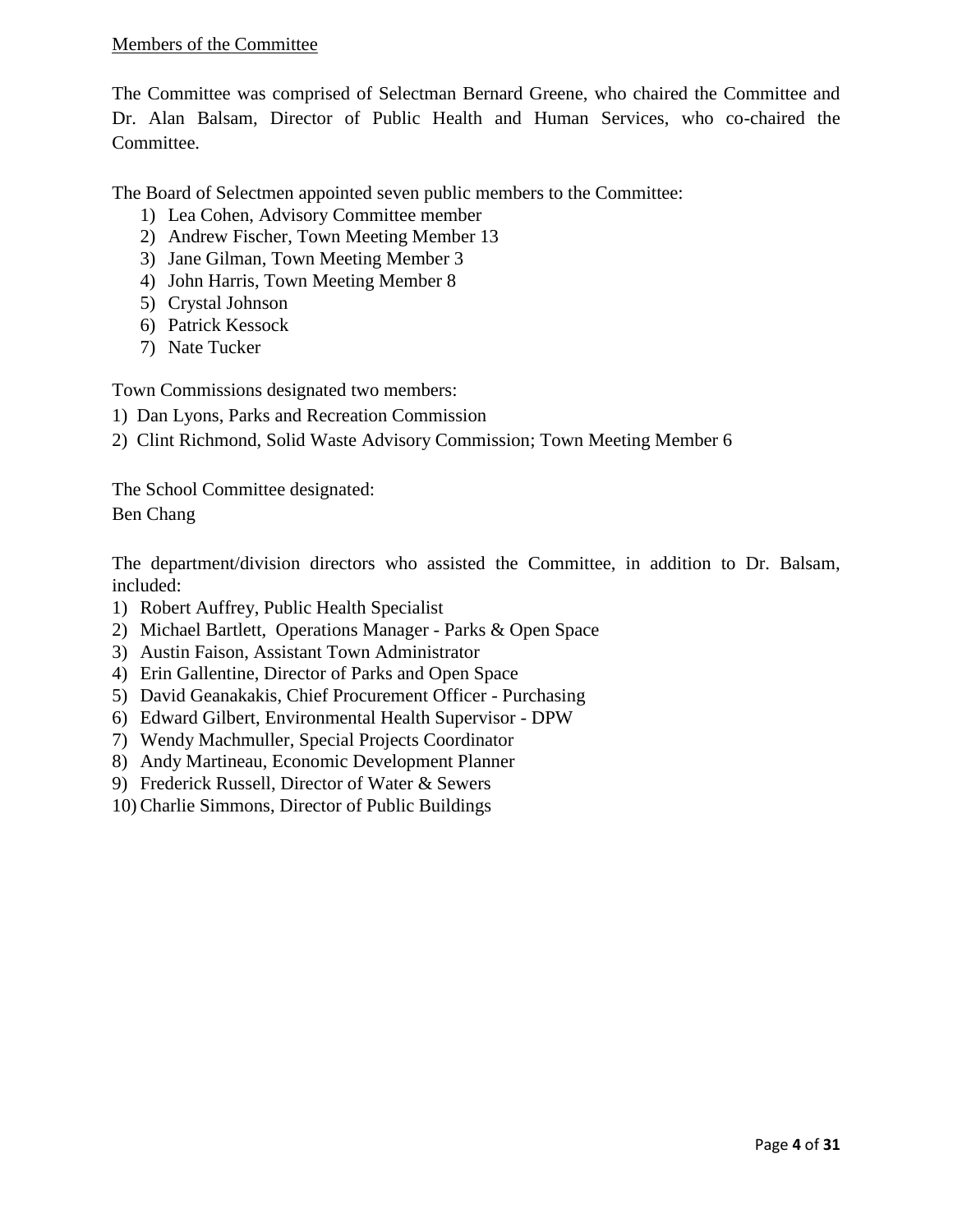## **II. PREFACE**

The process of Town Meeting decision-making is often as important as the decisions themselves. For a decision to adopt a Warrant Article to be defensible it must be based on good information. This Committee was charged by the Board of Selectmen, based on the vote of the May 2015 Town Meeting on WA14, to study the issues raised by WA14 and present to the spring 2016 Town Meeting good information for future decisions on bottled water in Brookline.

In response to Town Meeting discussion, this Committee set as its goals, to reduce the need for water packaged in single-use plastic bottles, to increase the availability of good drinkable public water, to reduce the use of plastic beverage containers generally, and to avoid the unintended consequence of people shifting their drinking habits from bottled water to sugary drinks in plastic bottles or other containers.

In preparing the data in Part III of this report, the Committee sought to gather and present information that was balanced, complete, and took into account the views and interests of all stake-holders. This allowed the Committee to identify potential unintended consequences of any decision. It also allowed the Committee to identify alternative actions to a ban on bottled water that would achieve the goals of Town Meeting in ways that were sustainable and defensible. A non-exclusive list of such alternatives is included in Part IV (Action Steps).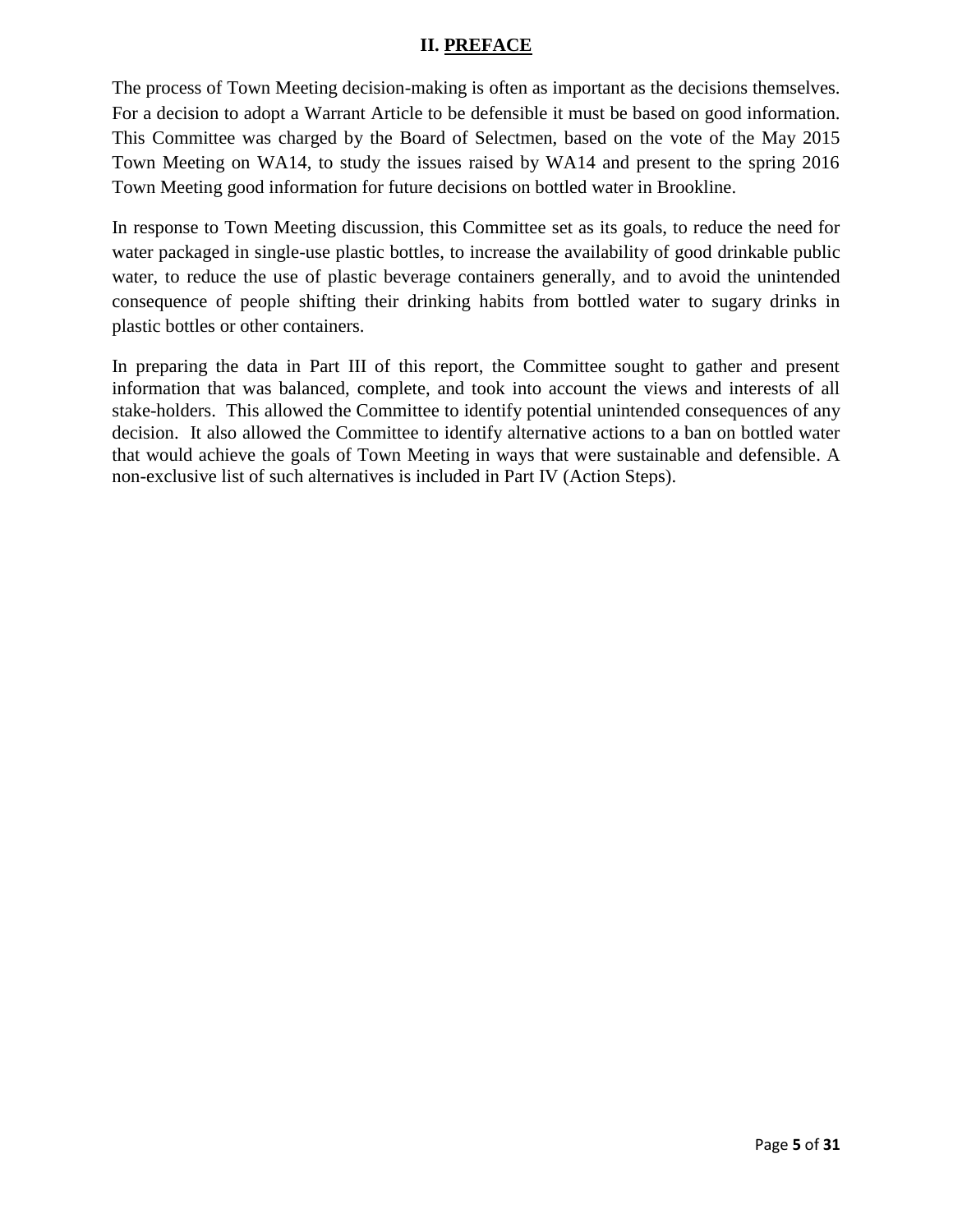## **III. REVIEW OF THE LITERATURE AND BACKGROUND DATA**

## **1. ENVIRONMENTAL**

#### a. Solid Waste

In 2013, Americans produced about 254 million tons of trash. Of that, over 34 percent was recycled or composted equaling 87 million tons. That number breaks down to about 1.5 pounds per person per day. Approximately 13 percent of that is plastics (EPA, 2016). Recycling of present-day synthetic plastics is challenging, but not impossible as illustrated by the fact that many municipalities in the U.S. accept only plastics from the Society of the Plastics Industry (SPI) #1 and #2 categories. To address this problem, some commentators have suggested that the widely accepted concept of the 3 Rs – reduce, reuse, recycle (Bell, 1970) – will not suffice. Rather, building on previously proposed efforts, they propose a fourth R, to *rethink* at the systems level, and a fifth R, to *restrain,* with measures at the policy and governance level.

The enormous number of single use plastic water bottles creates other problems. Estimates range from 30 to 50 billion per year in the US, and that number is rising, as evidenced by a nearly 8% increase in bottled water sales in 2015 (Beverage marketing Corporation, 2016). Nearly all of these bottles are single-use containers of 1 liter or less. Brookline's share of this volume is on the order of 500 thousand per month.

Even if only a small percentage of the volume becomes litter, this causes a large amount of visual blight and animal harm (Derraik, 2002).

Plastic bottles are light, but compared to some other typical household solid waste occupy disproportionate space in recycling trucks and landfills.

These problems are compounded since plastic bottles do not biodegrade. Such plastics can persist for thousands of years. However, they are subject to fragmentation, and have entered our human food chain (Seltenrich, 2015, Wright, Thompson, & Galloway, 2013).

Plastic bottles suffer from low recycling rates compared to valuable natural materials like paper or aluminum. Plastic bottles are hard to process, which contributes to their low value. Plastic bottles are composed of three different materials bound together:

- o PETE (polyester) bottle
- o Polypropylene (or polyethylene) cap and ring
- o Polyethylene film label

The Town actually loses money on plastic bottles. Contamination makes them unsuitable for food or medical applications. Contaminants include the synthetic non-degradable adhesive (also made from petrochemicals) used to attach the label; and additives and dyes. The polyester is down-cycled into non-recyclable products such as fleece. The other rigid plastics from the bottle have even lower value. The label is printed extensively with ink, reducing its already extremely low value.

Data for plastic bottles purchased Town-wide is not available, nor is the amount of plastic bottles in the garbage stream or otherwise discarded, calculable. Primary research on recycling of plastic bottles can be done via observation however, and statistics on recycling tonnage are available via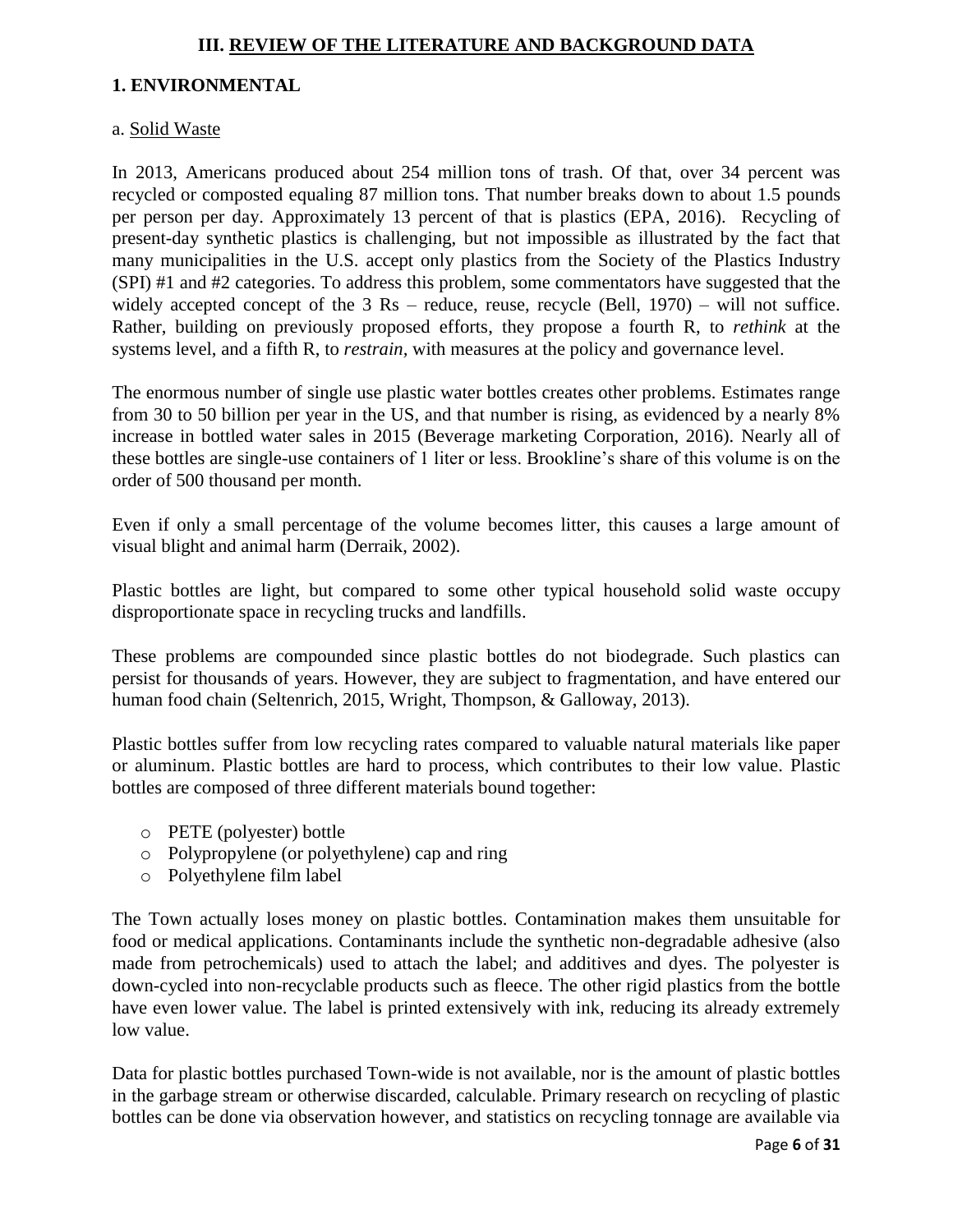Casella, Brookline's contracted hauler. Thus plastic bottle recycling data is used here as a proxy for all plastic bottle consumption, in addition to its original intent; that of indicating what savings the Town may incur as a result of banning bottled water. It is important to note that these data represent only the percentage of plastic bottles that make their way into the recycling stream. The Container Recycling Institute (2013) estimates that 29% of PET plastic bottles are recycled, a rate that is lower than that for other materials such as aluminum and paper.

Casella, was able to provide data on plastic bottles only at the level of their Charlestown facility, which serves the entire Greater Boston area: Plastic bottles amount to 2.5% of the total recycling stream. This accounts for residential, municipal, and commercial recycling. It is based primarily on weight, as plastic bottles are light.

- Based on Casella's figures and the current cost of recycling, banning all types of plastic bottles would have an impact on savings:
	- 2.5% of 5.271 (FY 2015 recycling tonnage in Brookline) =  $131.76$
	- Recycling processing fee for 1 ton  $= $230$  (cost for Brookline)
	- $131.76 \times $230 = $30,305$
	- **530,305 annual estimated savings if we completely eliminate the 2.5% from the** recycling stream (this includes residential, commercial, and municipal)
- However, this number does not reflect what Brookline would actually save because it is based on the entire facility's tonnages.
	- Visual observations aboard Casella recycling trucks on Brookline's recycling routes found that the amount of plastic bottles in the Town's recycling stream is minimal (less than 1%). The majority of the recycling is either cardboard or paper.
	- "Door to door" inspection of multiple household recycling carts, on various routes within Brookline, certifies these findings. Many carts did not have plastic bottles and if they did, the amount was very low.
	- Based on the small amount of plastic water bottles in Brookline's recycling stream, the cost savings would be minimal, if any.

# b. Sustainability

Single-use packaging is generally less sustainable than reusable containers. Sustainable materials are natural and rapidly renewable or recycled content. In particular, plastics such as PETE, polyethylene and polycarbonate are made from oil and natural gas. Fossil fuels need millions of years to create, so turning them into single-use packaging is not sustainable. The amount of fossil fuels is limited. The amount of easily available fossil fuels is even more limited. Today, we rely on hydro-fracked natural gas and oil, and oil from undersea sources, which are more damaging and riskier in terms of accidents and spills. All petrochemicals require pipelines, which add to the fire and spill risk of this class of materials (Hopewell, Dvorak & Kosior, 2009).

# **2. HEALTH**

# a. Health Risks of Plastic Bottles

Over 300 million tons of plastic are produced globally, on an annual basis; this includes millions of tons of plastic bottles (Halden, 2010) While some plastic products are a boon to public health (e.g. disposable syringes, intravenous bags), plastics also pose risks to human health (Rustagi, Pradhan, & Singh, 2011)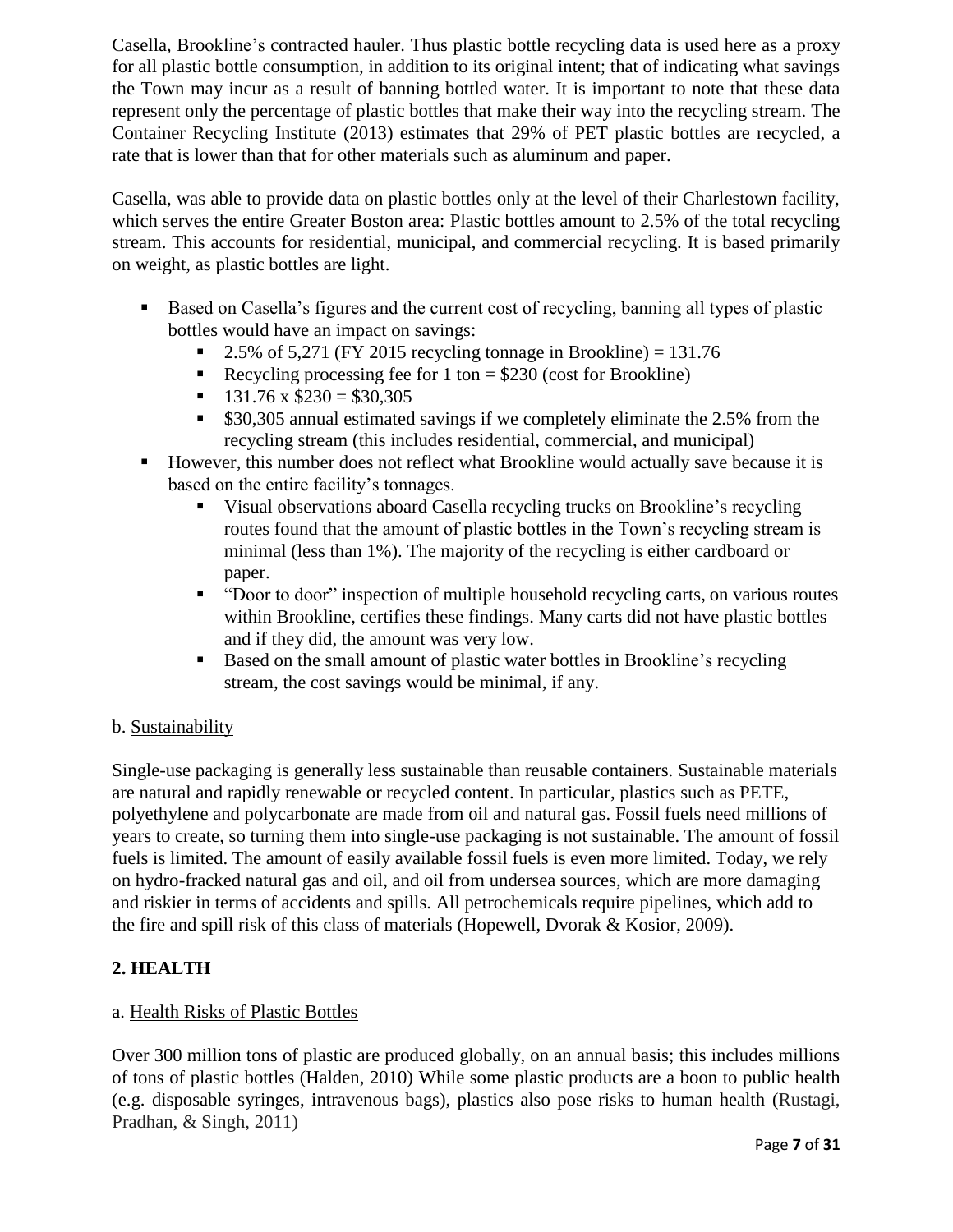These threats vary based on the manufacturing methods and the constituents of various plastic products. In the following, we focus on the specific risks posed by plastic bottles.

(i) Bisphenyl (BPA). Bisphenyl (BPA) is a chemical widely used in the production of polycarbonate plastics, including plastic bottles (especially hard bottles). BPA can leach into food/beverages from plastic bottles, and this leaching is accelerated at higher temperatures (Thayer, Heindel, Bucher, & Gallo, 2012), such as when food is heated in a plastic container or when water bottles are left in an automobile.

BPA exhibits hormone-like properties. While the Food and Drug Administration (FDA) has stated that BPA is safe at current levels in foods, both the European Union and Canada have banned BPA use in baby bottles (Edge & Eyles, 2013). A Harvard School of Public Health study (Carwile et al. 2009) found that participants who drank for a week from hard plastic bottles (polycarbonate) showed a two-thirds increase of BPA in their urine. Human exposure to BPA and other endocrine disruptors may result in lowered fertility and increased incidence of endometriosis and some cancers, and may pose the greatest risk during pre-natal and early post-natal development when organ and neural systems are forming (NIEHS, 2016). Some manufacturers are replacing BPA in plastic products with an epoxy containing bisphenyl S (BPS) or other compounds. The risk of these alternatives is currently under review.

(ii) Phthalates. Phthalates are chemicals used in many plastic products, including bottles, to make them soft and flexible. A number of studies have shown that phthalates are hormone disruptors with estrogenic and/or anti-androgenic actions (Hauser & Calafat, 2005). Evidence linking obesity to plastics derived endocrine disruptors such as diethylhexyl phthalate (DEHP) and di-n-butyl phthalate (DBP) (Gray, et al., 2000) has also been found (Manikkam, Tracey, Guerrero-Bosagna, & Skinner, 2013, Heindel, Newbold, & Schug, 2015).

It should be noted that there are numerous other sources of these problematic chemicals in our foods and beverages, cosmetics, and a host of other consumer products. Conversely, although not produced in the US since 1976 – but possibly used in plastic bottles procured from outside the US - flame retardant poly-brominated diphenyl ethers (PBDEs) have been found to leach into liquids from PET plastic bottles at rates that increase over time and with exposure to heat (EPA, 2014), Studies have found that antimony, a regulated heavy metal similar to lead, can leach trace amounts in high heat environments (Fan et al., 2014; Andra, Makris, Shine & Lu, 2012).

(iii) Plastics in the Ocean Food Chain. Another public health concern with the proliferation of plastic, including plastic bottles and plastic bags in the environment, is the potential for broad accumulation up the food chain. Fish and other marine animals can become contaminated by chemicals from plastic, as well as minute plastic particles. Eventually, these contaminants end up in our food supply (Seltenrich, 2015, Andrews, 2015).

(iv) Manufacture of Plastic Bottles. Consumers are exposed to these as trace materials but workers are exposed to a wide range of chemicals at much higher levels (Fong, Lee, Lu, Uang, & Lee, 2014). All manufacturing processes involve exposure to dangerous chemicals and other risks, but focusing on the manufacture of plastic bottles, these risks include chemicals, including additives, solvents, lubricants, precursors (such as benzene),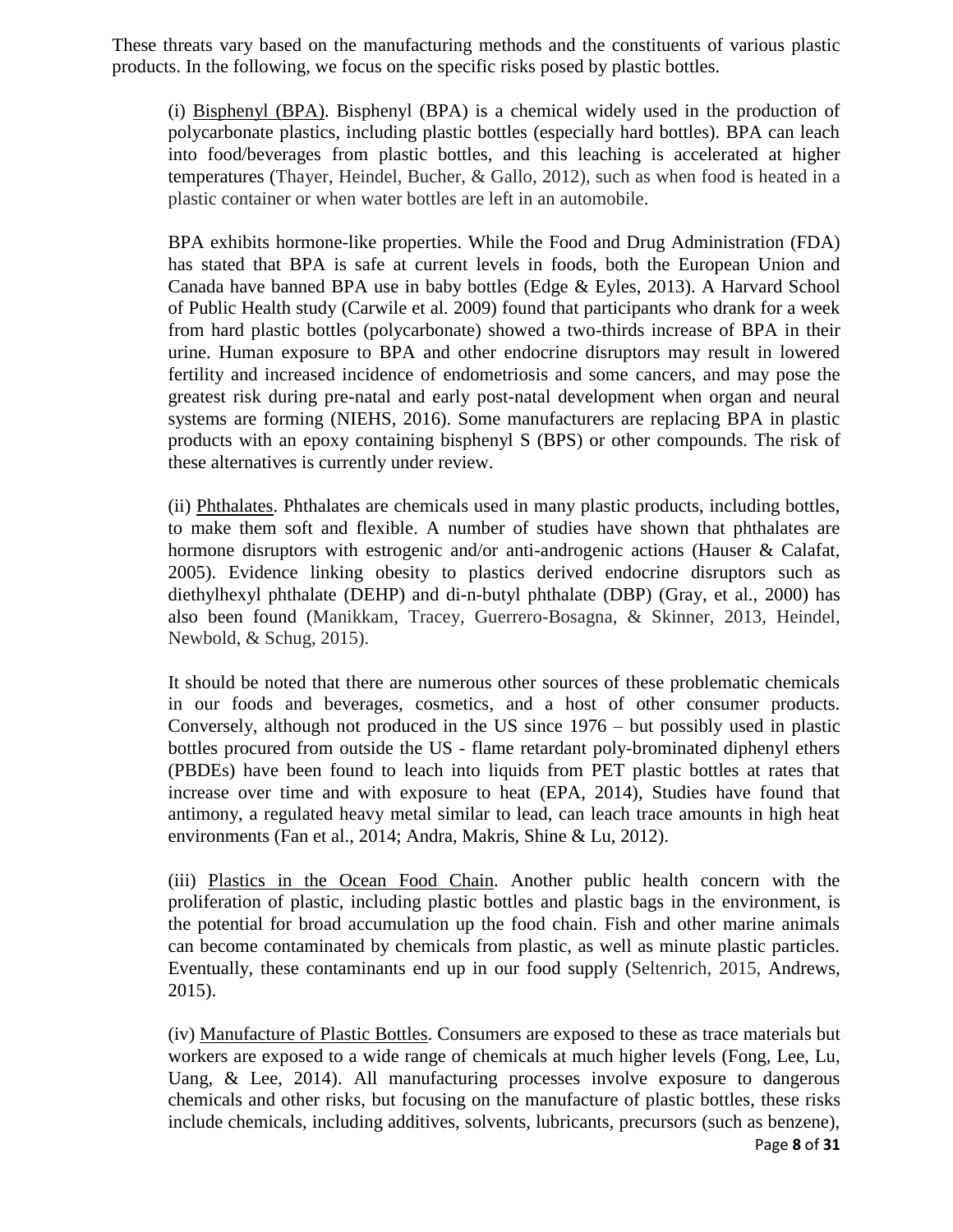and catalysts (such as antimony). Many of these are found in liquid or gaseous form, which increase exposure risk. Also, accidental releases of these chemicals can occur at fatal levels and petrochemical facilities are subject to higher fire and explosion risk than many other manufacturing processes. Finally, the range of chemicals from petrochemical packaging is much broader than for other forms of beverage containers such as glass or aluminum (ElMasry, Salem, El-Dermadash & Hassan, 2013).

## b. Bottled Water Contamination

(i) Commercial Recalls. From 1990 to 2006 there were over 100 contamination recalls and "field corrections" (Gleik, 2010) of bottled water products. Bottled water bottlers who recalled product were located across the US; from California to Maine and from Washington to Florida. Bottlers from Canada, Puerto Rico, the Virgin Islands, Armenia, and Germany were included as well. Reasons for recall were high levels of arsenic, bromate, mold, undefined particulate matter, chlorine, fecal coliform bacteria, and other contaminants, as well as bad odors and tastes and for such mislabeling violations as municipal water being marketed as spring water (Pacific Institute, 2010).

## c. Regulation of Bottled Water

(i) FDA Regulation. Bottled water sold in interstate commerce is regulated by the Food and Drug Administration under the Federal Food, Drug, and Cosmetic Act. FDA has established specific regulations for bottled water in Title 21 of the Code of Federal Regulations, including standards of quality regulations (21 CFR §165.110[b]) that establish allowable levels for contaminants (chemical, physical, microbial and radiological) in bottled water and safety regulations that require that bottled water be processed, bottled, held, and transported under sanitary conditions (21 CFR §129). Processing practices addressed in the regulations include protection of the water source from contamination, sanitation at the bottling facility, quality control to assure the bacteriological and chemical safety of the water, and sampling and testing of source water and the final product for microbiological, chemical, and radiological contaminants. Bottlers are required to maintain source approval and testing records to show to government inspectors.

(ii) Massachusetts Regulation. In addition, Massachusetts is one of many states that have developed regulations for bottled water manufactured within the state and bottled water imported from outside the state (105 CMR 570). Bottled water suppliers must apply for a permit to manufacture bottled water (G.L., Ch. 94 §10A) and submit both source water test results and test results from the water as bottled to the Department of Health. Those reports are public records and by statute are available to the public upon request (G.L., Ch. 94, §10D.5) to the Department of Public Health's Food Protection Program. They are not, however, currently available on the Department's website due to limited resources and infrequent use of the information when it was posted online. For discussion of the Massachusetts regulation of source water and finished product, see "Quality Standards for Bottled Water" (MA Dept. of Public Health, Food Protection Program) at Appendix B.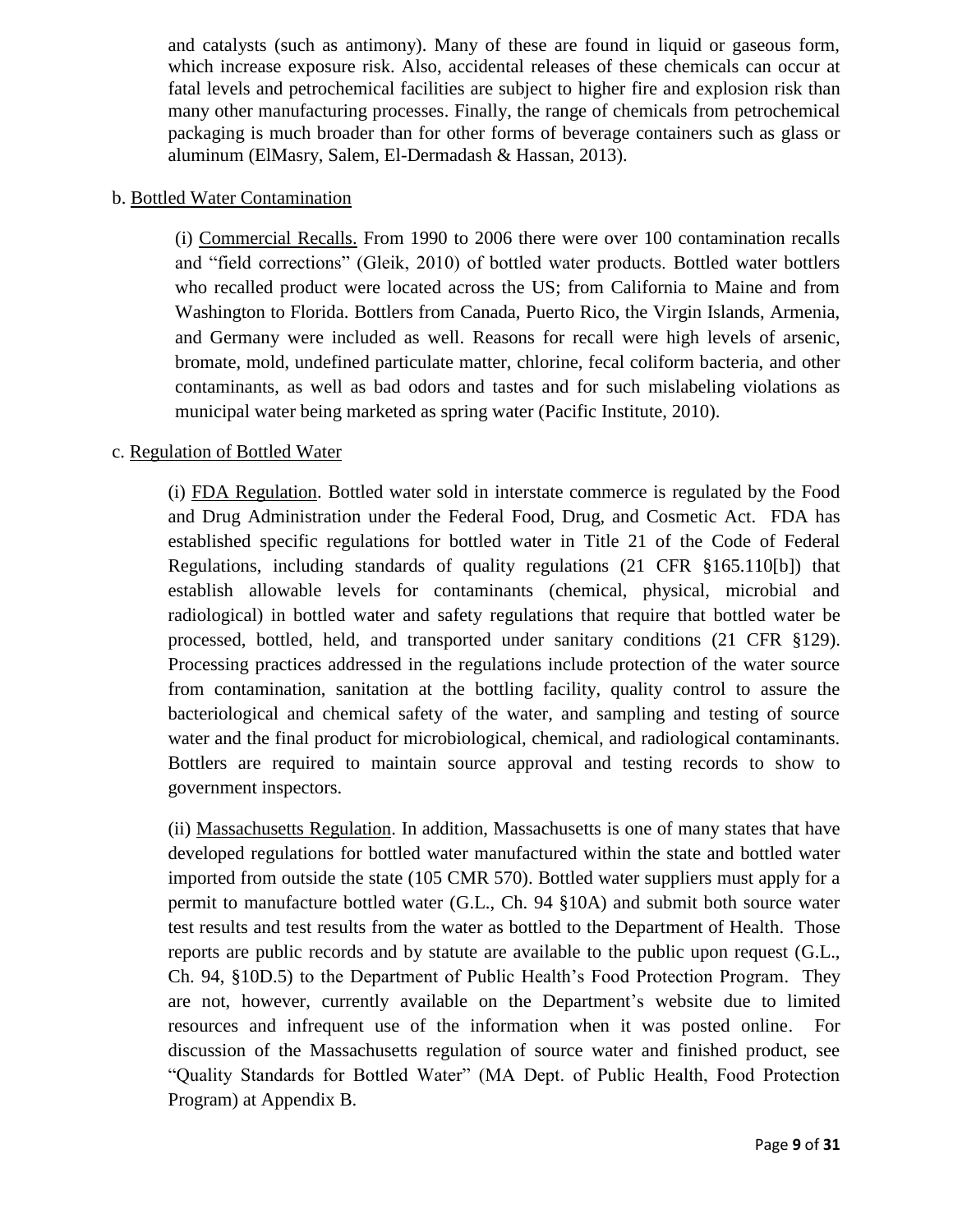## d. Health Issues in Public Water Supply Systems

(i) Brookline's Water Supply. Brookline is fortunate to have an outstanding public water supply from the Massachusetts Water Resources Authority (MWRA). The following details Federal and State testing requirements of the Town of Brookline Department of Public Works:

Under the Massachusetts Department of Environmental Protection's Drinking Water Regulations, each municipality must collect total coliform samples<sup>1</sup> at sites that are representative of water throughout the distribution system. The number of samples taken is relative to the municipality's population. In Brookline's case, a minimum of 60 samples per month, or approximately 17 per week, are taken and delivered to MWRA's lab in Chelsea for testing.

Public water is regulated and inspected under EPA guidelines, which also indirectly regulate bottled water through regulation of the source waters from which bottled water is obtained. Each year MWRA and every fully-supplied community must collect and test tap water in a sample of homes that are likely to have high lead levels. These are usually homes with lead service lines or lead solder. EPA requires that nine out of ten of the sampled homes must have lead levels at or below the Action Level of 15 ppb. Brookline has been below the Action level since 2010 in 24 out of 25 sampling rounds. Over the last five years, 90 out of 92 samples have been below Action Level (97.8%).

Finally, public water supply test results are made available. The MWRA sends each community a "WATER QUALITY UPDATE" each month, which provides information on water quality at four locations in the MWRA transmission system. A sample of the data from a Water Quality Update is attached as Appendix C. Previous Water Quality Updates can be viewed using the following link:

<http://www.mwra.com/monthly/wqupdate/qual3wq.htm>

 $\overline{a}$ 

In addition to quality, MWRA water is generally free of unpleasant tastes and odors. In June of 2014 MWRA tap water was awarded the title "Best Water in the Country" by the American Water Works Association (AWWA). At the AWWA's Annual Conference and Exhibition, the Boston Water and Sewer Commission (BWSC) won first place in the tenth annual Best of the Best Tap Water Taste Test. Second place in the competition went to MWRA water, which shares its source and treatment facility with BWSC water. Third place was awarded to the City of Kalama WA tap water. The winners edged out competitors from pristine places as far away as Alaska, Utah, and Puerto Rico (Convery, 2014).

<sup>&</sup>lt;sup>1</sup> Coliforms are a group of related bacteria that are (with few exceptions) not harmful to humans. A variety of bacteria, parasites, and viruses, known as pathogens, can potentially cause health problems if humans ingest them. EPA considers total coliforms a useful indicator of other pathogens for drinking water. Total coliforms are used to determine the adequacy of water treatment and the integrity of the distribution system. See EPA, Revised Total Coliform Rule.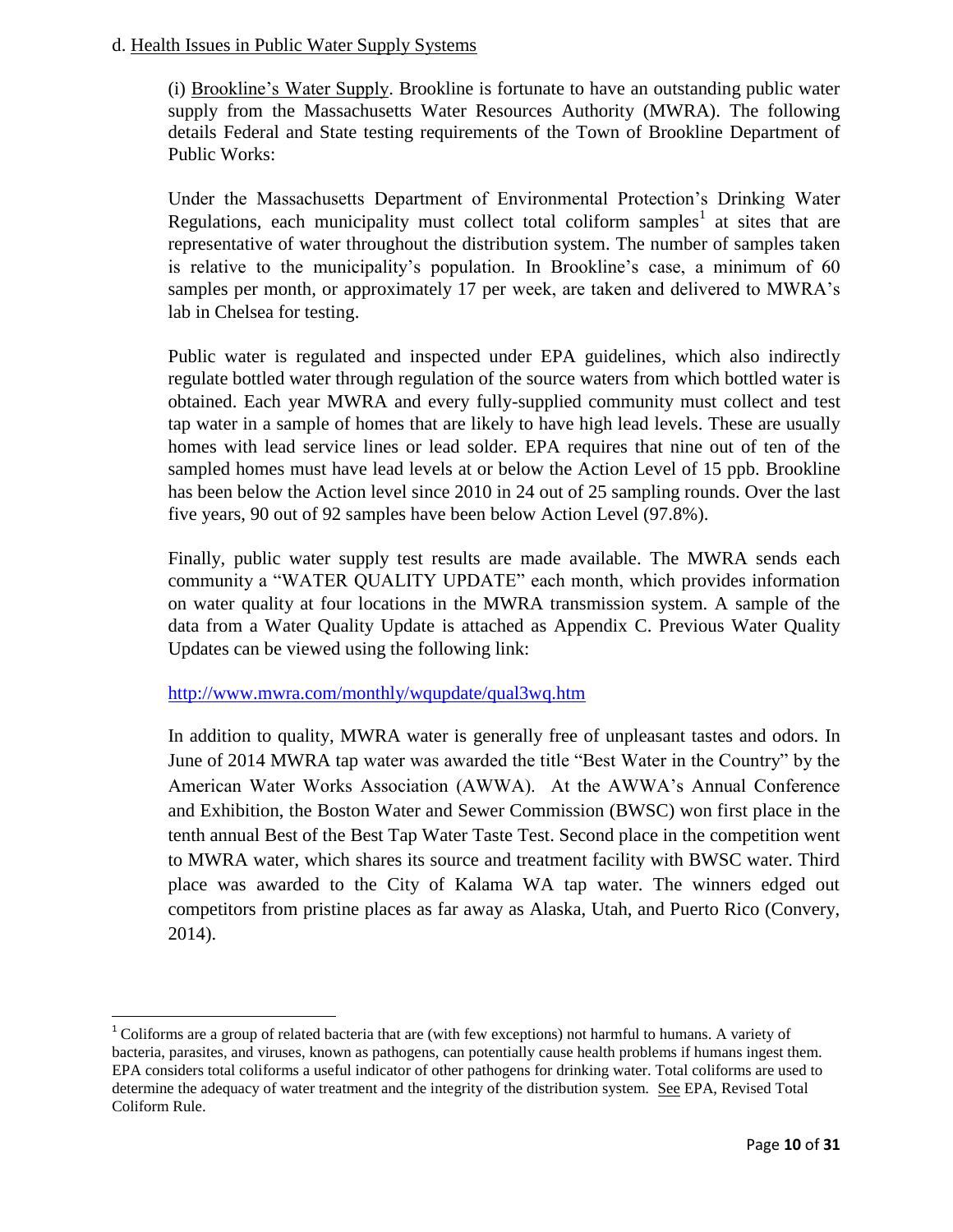How water tastes, is largely due to the minerals it contains. MWRA's, and by extension Brookline's, water is soft - having low levels of minerals such as calcium. MWRA's water comes from the Quabbin Reservoir, about 65 miles west of Boston, and the Wachusett Reservoir, about 35 miles west of Boston. The two reservoirs combined supply an average of 200 million gallons per day to consumers. The Quabbin alone can hold a 4-year supply of water.

The reservoirs are filled naturally. Rain and snow fall onto watersheds (protected land around reservoirs) and eventually turn into streams that flow into reservoirs. This water comes into contact with soil, rock, plants and other material as it follows its path. This process helps to clean the water, and it can also dissolve and carry very small amounts of material into the reservoir.

The Quabbin and Wachusett Reservoirs are protected. Over 85% of the watershed lands that surround the reservoirs are covered in forest and wetlands. About 75% of the total watershed land cannot be built on. The natural undeveloped watersheds help to keep MWRA water clean and clear. Also, to ensure safety, the streams and the reservoirs are tested often and patrolled daily by the Massachusetts Department of Conservation and Recreation (DCR). Because they are well-protected, the water in the Quabbin and Wachusett Reservoirs is considered to be of very high quality. MWRA's licensed treatment operators treat drinking water according to strict state and federal regulations.

MWRA's Water Treatment Steps can be viewed at:

<http://www.mwra.state.ma.us/04water/html/watsys.htm>

(ii) Disruption due to facility failures. In 2010, water service to all MWRA customer communities east of Weston was interrupted by a major water break in Weston. Due to this break, a boil water order was issued for drinking water for all MWRA communities east of Weston. MWRA activated its emergency water supplies such as the Sudbury Aqueduct, Chestnut Hill Reservoir, and Spot Pond Reservoir. This water was not suitable for drinking, but could be used for bathing, flushing and fire protection. The leak was located at the site where the Metrowest Water Supply Tunnel meets the City Tunnel on Recreation Road. This 120-inch diameter pipe transports water to communities east of Weston – as far north as Wilmington and south to Stoughton. Water was leaking into the Charles River at rate of over 8 million gallons an hour.

When the MWRA experienced this major breech discussed above, the Town mobilized its Community Emergency Response Team and the Medical Reserve Corps to distribute thousands of bottles of water supplied by the Massachusetts Emergency Management Agency to Brookline residents.

(iii) Lead and Copper. MWRA reservoirs are lead free, but lead can get into tap water from lead pipes in a home. Lead can also enter tap water from lead solder or brass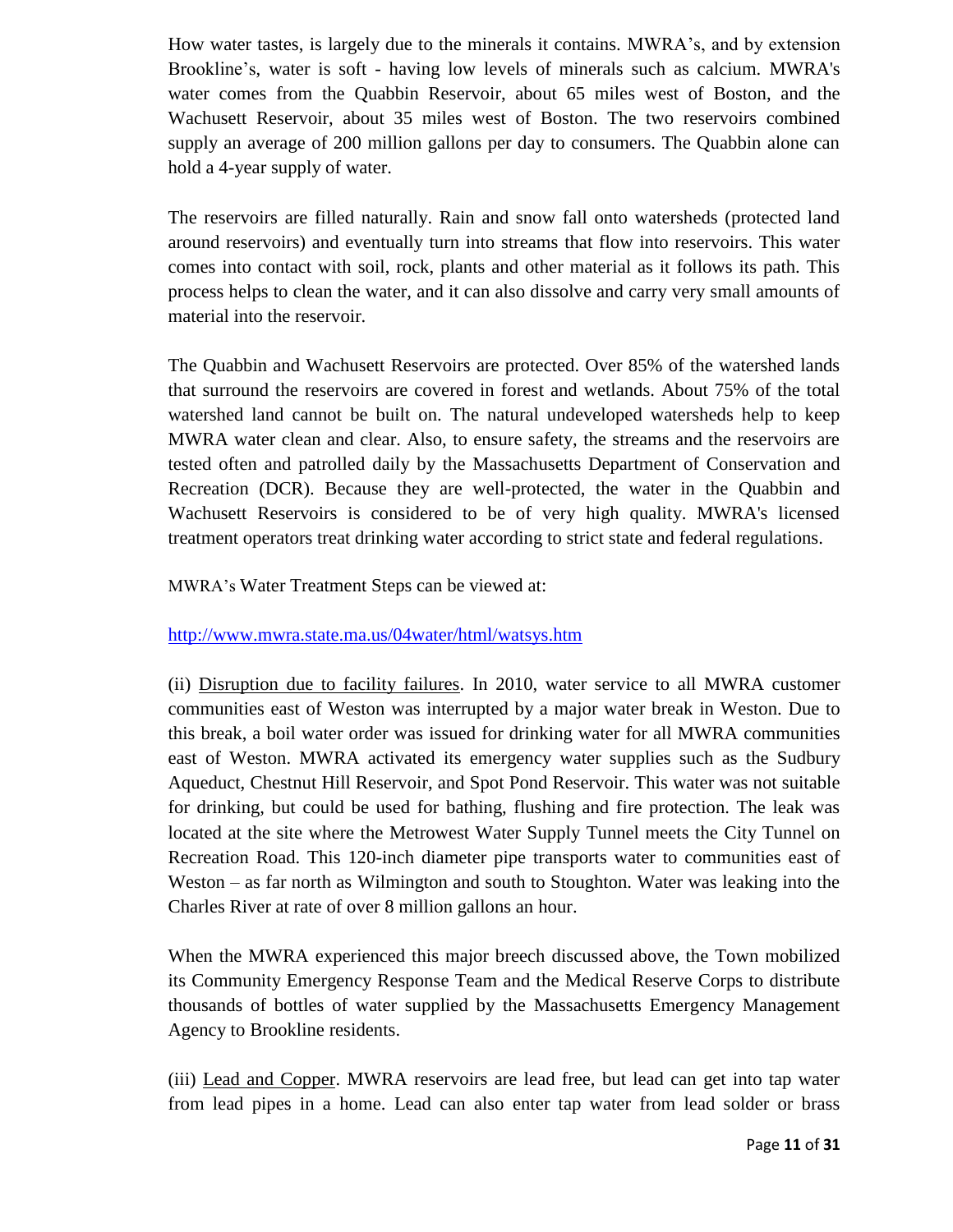fixtures in a home. Corrosion or wearing-away of lead-based materials can add lead to tap water, especially if water sits for a long time in the pipes before use. Lead can also leach into tap water if the service line that connects your home to the water mains in the street is made of lead. This is particularly a problem in older homes (usually built before 1940).

When the Town identified elevated lead levels at the Old Lincoln School (Upper Devotion School), all drinking fountains were removed, and bottled water was deployed for drinking and food preparation. This response continues to this day, until funding becomes available in July for a permanent solution.

(iv) Circumstances Requiring Use of Commercially Sourced Water. Commercially sourced water may be necessary under various circumstances. As indicated above, water disruption is an occasional problem due to many causes. There are also occasional nonemergency situations when commercially sourced water may be necessary.

School field trips and outside work by Town employees in the heat use commercially sourced water for convenience and when there are no other practical alternatives.

In some of these cases, there may be other possible options including water packaged in cans and/or cartons or large bulk water containers. Initial research indicates that these other options are typically impractical or more costly. The added cost would have to be factored into future budget estimates for these activities.

Bulk water containers are often made of plastic materials, but plastic that is thick and durable so they are stronger, longer lasting, and available for reuse multiple times. And there are many situations where bulk water is practical and would be the preferred option.

Other than large plastic containers, the most common means of providing bulk water in emergency situations is the use of water trucks. Commercial water trucks have recently been widely used to deliver water to drought afflicted areas of California (Daniels, 2015) (because this water must be taken from somewhere else, there are opportunities in such situations for unscrupulous private water trucks to load up from hydrants in municipalities with ample water and then resell the water after trucking it to drought afflicted areas).

#### e. Water Filters

(i) Water Filter Types. Water filters vary widely in quality. Most water filters available at discount retail stores, superstores, pharmacies, or grocery stores use lower quality filter technologies, such as carbon blocks and pour through pitchers that cannot remove many contaminants. When looking for filters, certification by NSF International can provide some quality assurance. Among the services of NSF International for water filters is certifying the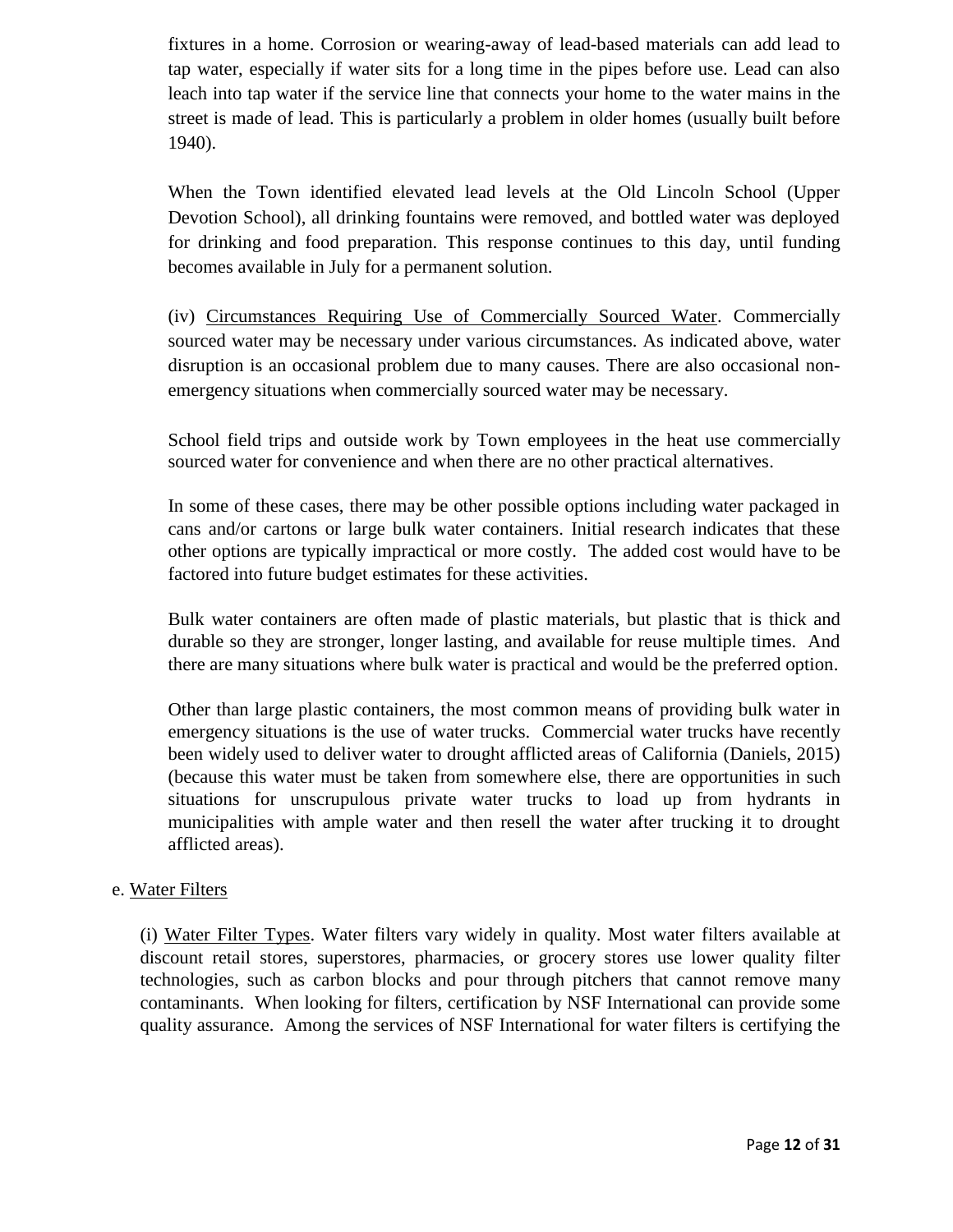ability of water filters to achieve the results advertised.<sup>2</sup> Searches can be performed by brand or filter type, such as the most commonly used types for residential water filtering:

- Reverse osmosis
- Ceramic filtration
- Carbon filters
- Ultraviolet
- A combination of technologies

The main contaminants that may be found in older buildings in Brookline are lead and copper. Consumers concerned with those contaminants should make sure that their filters in fact filter them out.

(ii) Filter maintenance and concerns. All filters require regular cartridge replacement, cleaning, and/or other maintenance in order to remain effective. Filter contamination is a concern if not maintained properly. In addition, water filters that filter water into holding tanks can develop biofilm<sup>3</sup> if the disinfecting agent used in the water supply is filtered out.

## f. Sugary Beverages as Alternatives to Water in Plastic Bottles

(i) Unintended Consequences. Unintended consequences of bans on bottled water could include unnecessary increases in consumption of sugar-sweetened soft drinks, sports drinks, $4\overline{4}$ energy drinks and other high calorie beverages. These consequences can occur when consumers are not provided with practical alternatives to the banned bottled water or when such bans or restrictions are not accompanied with useful informational materials or educational programs. The experiences of certain college campuses and national parks are notable examples (Rocheleau, 2012, Berman, & Johnson, 2015, Schatz, 2015).

(ii) Health Impacts of Sugary Drinks. Obesity, adult onset type 2 diabetes, and heart disease have all been linked to high caloric intake (Lavie, McAuley, Church, Milani, & Blair, 2014, Fung et al., 2009; de Koning et al., 2012). In addition, consumption of sugary beverages has been linked to pediatric diabetes (Ludwig, Peterson & Gortmaker, 2001). In fact, people who drink 1-2 servings of soda per day have a 26% higher risk of developing type 2 diabetes than those who rarely consume soda (Malik et al., 2010). According to the National Center for Health Statistics, in 2010 every day at least half the US population consumed at least one sugary drink, 1 in 4 took in 200 calories or more from sugary drinks, and 5% consumed nearly 600 calories per day from soda (Ogden, Kit, Carroll & Park, 2011). This is one fifth to one quarter the USDA recommended daily caloric intake of many adults, and one third to half the calories recommended for children to consume in an entire day (USDA, n.d.). More

<sup>&</sup>lt;sup>2</sup> The NSF International website has a page where consumers can list the impurities that they are concerned with in their water and be linked to a listing of NSF International certified products that will remove those impurities: <http://info.nsf.org/Certified/DWTU/>

<sup>&</sup>lt;sup>3</sup> Biofilm is a layer of bacteria and their secretions and waste products that accumulates on any surface that is exposed to water containing the appropriate nutrients to support bacterial life.

<sup>&</sup>lt;sup>4</sup> This is not to suggest that there are not situations where certain sports drinks that are inappropriate for casual drinking would have value. Such situations would include long distance running or intense periods of physical activity when one's body loses critical salts and minerals through perspiration.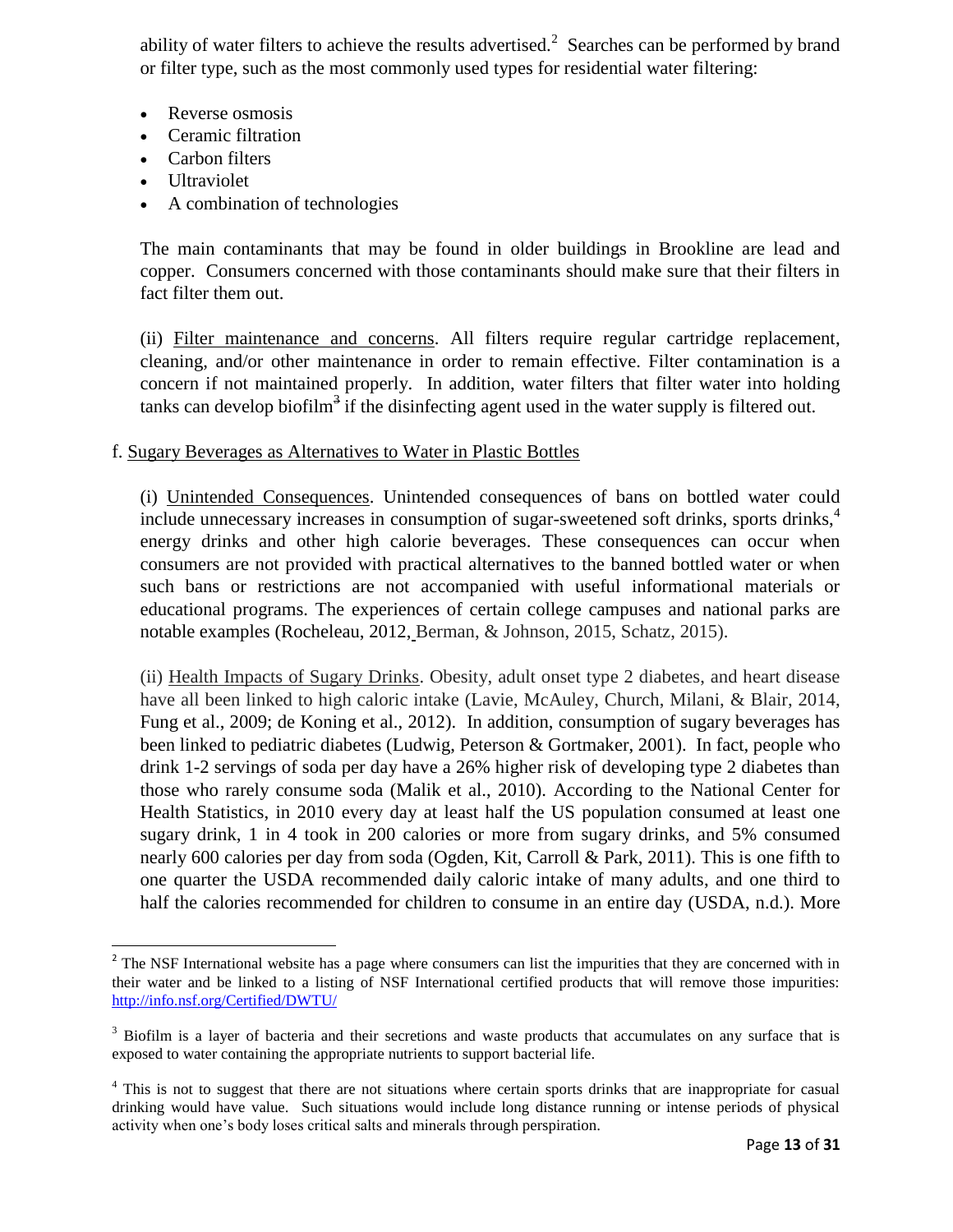recent studies have found that while sugar sweetened beverage (SSB) consumption decreased in adolescents significantly and young adults – from 22% to 16% and 29% to 20% respectively, it increased by a small margin of 1% in children aged 2-11. Among Adolescents soda consumption decreased while sports drink consumption tripled. Lower socioeconomic status correlated with higher SSB consumption, as did a lower education level of parents. Overall, prevalence of soda consumption is down, yet beverage companies are successful in replacing soda with nontraditional SSBs, consumption of which is up (Han & Powell, 2013).

Sugar consumption aside, there is also danger of ingesting carcinogens such as dyes (enduropacks, 2016), and benzyne (Ahmad & Bajahlan, 2007). As discussed above, developmental detriments in the form of endocrine disruptors such as BPA (Markey, Rubin, Soto & Sonnenschein, 2002) and phthalates have been found to leach into liquids (Sax, 2010) and have harmful effects on liver and kidneys and been linked to testicular cancer (Astorino, n.d.).

Energy drinks often contain high levels of sugar combined with caffeine and other chemicals (Smith, 2013). Unlike sports drinks these have the effect of dehydrating the user. Heart palpitations, seizures and cardiac arrest have been linked to overdoses of these chemical combinations (Seifert, 2011). Gunja and Brown (2012) found these symptoms in adolescent consumers of energy drinks as well as neurological toxicity, hallucinations, and gastrointestinal upset. The poorly regulated nature of energy drinks and ingredients therein, coupled with their attractiveness to adolescents has led to increased reports of poisoning (Babu, Church & Lewander, 2008).

(iii) Boston Public Schools. Because the consumption of sugary beverages has been strongly linked to obesity and diabetes, the Boston public schools undertook an effort to restrict availability of those products. In 2004 the district enacted a policy banning sugary drinks, which applies not only to school meals programs, but to vending machines, school stores, and a la carte services. The policy restricts beverage sales to only water in elementary schools, but middle and high schoolers have access to 100 percent fruit juice in certain sizes, and milk with fat content and flavoring constraints.

- o As a result, only 4% of all Boston students and about 10% of high schoolers have access to sugar sweetened drinks, while nationally, the average is nearly 90%. A national survey in 2013 discovered that, compared to 27% of students nationwide, only 17% of Boston students had one or more servings of sugar sweetened drinks. These results follow a trend that began with the 2004 policy, as a 2006 study found that Boston high school students had reduced sugary beverage consumption, compared to no change nationally.
- o To meet the restrictions some schools sell no beverages at all. Compliant schools sell only non-sweetened bottled water, 100% fruit juice and low fat, non-flavored milk. Boston has been able to sustain 90% adherence to the ban through a public health approach. The city provides an educational tool kit with posters and other materials, conducted training events, and mandates refresher training for non-compliant schools (Freyer, 2016).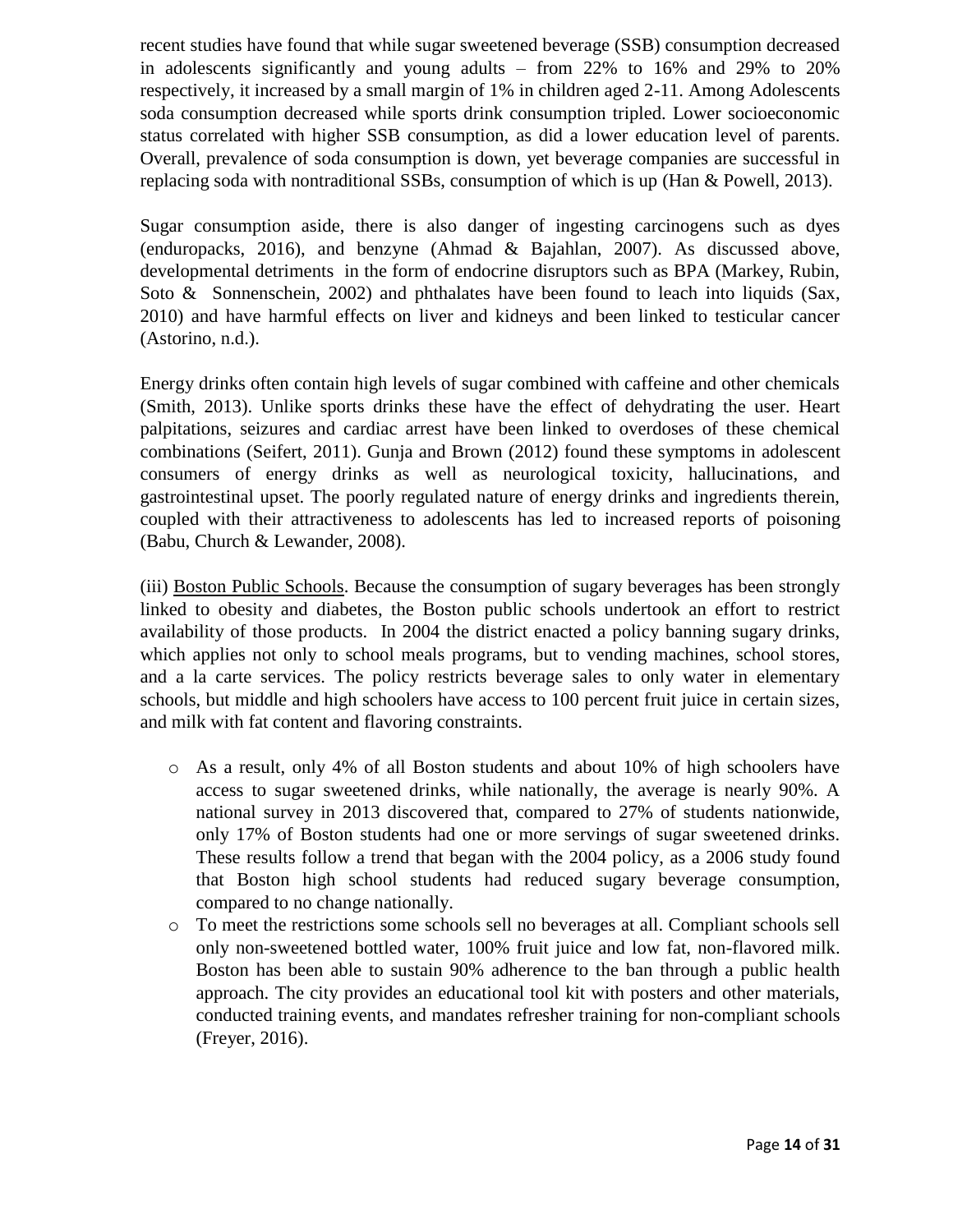#### f. Hydration Options Other than Water.

Good hydration can be obtained from other sources than water or sugary drinks. Fruits and vegetables with high water content can provide hydration on a warm day as well as providing other nutrients and electrolytes that are present in the fruit and get absorbed by the body, thus hydrating and maintaining water balance in cells of the body. Fruits and vegetables that can easily be made available during warm weather events in Town to supplement water for hydration purposes are:

- cucumbers (96% water)
- celery  $(95\% \text{ water})$
- red tomatoes (94% water)
- watermelon and strawberries (92% water)
- grapefruit  $(91\% \text{ water})$
- peaches (88% water)
- pineapples and oranges (87% water)
- Plums  $(85\% \text{ water})$
- pears and apples (84% water) (RRTC, 2011)

# **3. BROOKLINE WATER SUPPLY AND DEMAND DATA**

Water professionals have observed that water fountains in our cities and towns have been disappearing rapidly (Stoner, 2012). Many cities and towns, however, are seeking to reverse that trend, including Brookline. This report is in-part designed to help the Town of Brookline increase the availability of public water, including drinking fountains, for its residents. The following discussion describes where Brookline is in that process and some of what needs to be done to move forward. A copy of the blog entry: *Bring Back the Water Fountain* by Assistant Administrator for the EPA's Office of Water Nancy Stoner is included in Appendix D.

a. Parks and Open Spaces

(i) Capital Expenditures and Infrastructure. The Department maintains over 117 parks, open spaces, school and town grounds, and small green open spaces. Of those, 50 are multi-use parks, open spaces or schools grounds and only 28 have drinking water fountains available for public use. Five of those 28 locations with standard drinking water fountains will have a water bottle refill station installed in 2016-2017.

Reliable on-site drinking water fountains or hydration stations need to meet ADA requirements. The effort to meet those accommodations will vary from site to site due to terrain, funding, and water source. The cost of a standard accessible drinking water fountain installed under contract is approximately \$4300. The cost of a hydration station with water bottle refill and an accessible water bubbler costs approximately \$3200 for the unit and \$3800 for installation based upon recent contract bid prices for a total of \$7000. The cost for a new water bottle refill station with installation under contract includes the drain line, stone drainage, water line and concrete apron. The Department of Public Works would be able to complete the installation portion of the work at a location with an existing water fountain for approximately \$1200, reducing the overall cost to \$4400.

Replacement- Drinking Water Fountain Installed by Contractor \$4300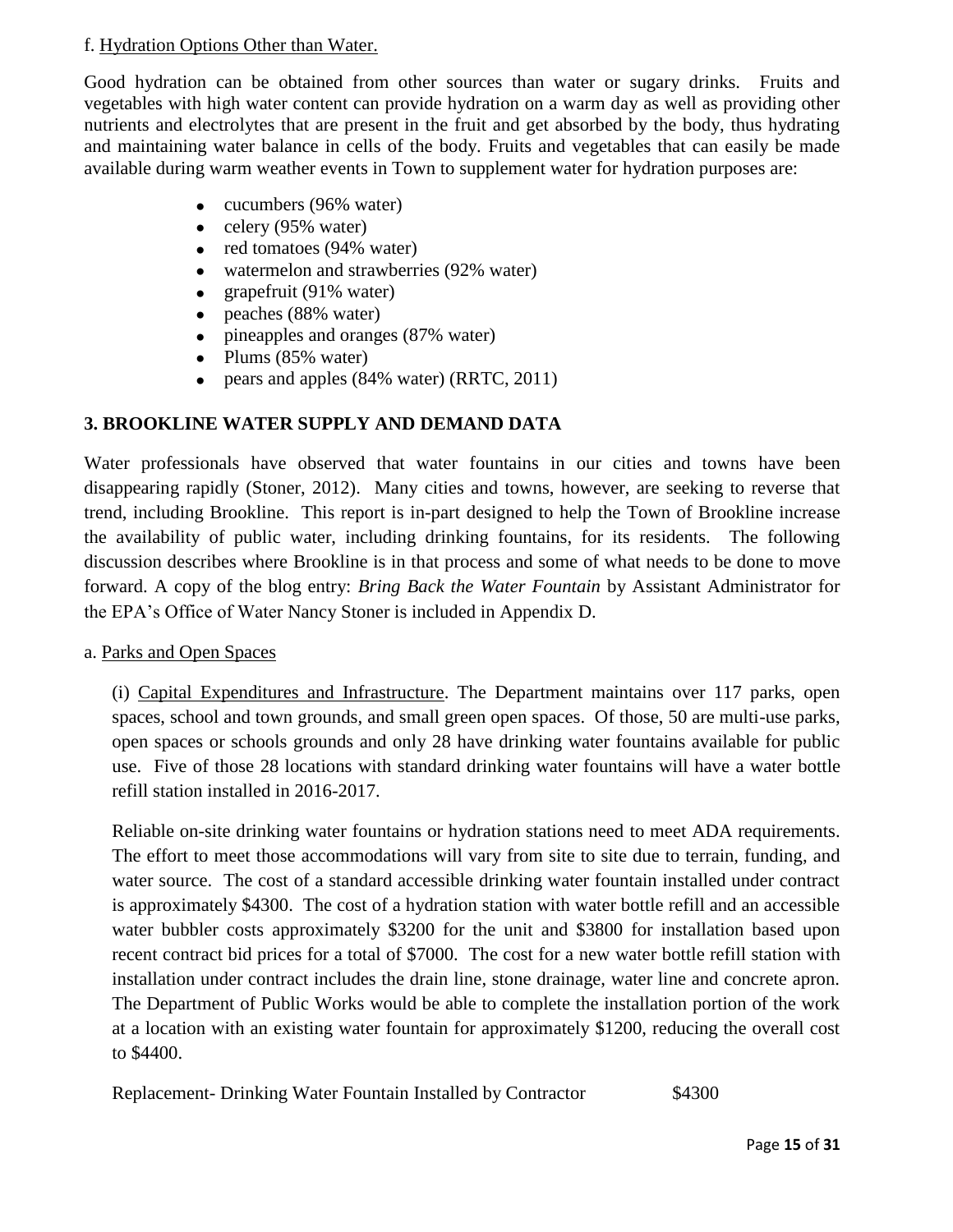| Replacement Water Bottle Refill Station Installed by Contractor | \$7000 |
|-----------------------------------------------------------------|--------|
| Replacement Water Bottle Refill Station Installed by Town       | \$4400 |
| New Water Bottle Refill Station Installed by Town or Contractor | Varies |

The cost to install a water bottle refill station as described above in a park with access to a water source within 50 feet completed by in-house staffing would be approximately \$3000 for Town labor and supplies plus the cost of the unit (\$3200) for a total of \$6200. A contractor's price would likely be closer to \$10,000 total. The cost to install the same in an area where there is a greater distance to a water source would vary significantly depending upon the distance, disturbance to public way/park and utility infrastructure needed to provide water service. Replacement of approximately 28 drinking water fountains with water bottle refill stations at an average of \$7000 will cost an estimated \$196,000. The addition of drinking water fountains at new locations would vary greatly depending upon conditions.

Active Recreation Parks and Open Spaces with Drinking Water Fountains

| <b>Amory Playground</b>        |
|--------------------------------|
| <b>Baker School Grounds</b>    |
| <b>Boylston Playground</b>     |
| <b>Billy Ward Playground</b>   |
| <b>Brookline Avenue</b>        |
| Playground*                    |
| Clark Playground               |
| Coolidge Playground            |
| Corey Hill Playground*         |
| <b>Cypress Playground</b>      |
| <b>Devotion School Grounds</b> |

| <b>Driscoll Playground</b>   |
|------------------------------|
| Emerson Garden*              |
| <b>Fisher Hill Reservoir</b> |
| $Park*$                      |
| <b>Griggs Park</b>           |
| <b>Harry Downes Field</b>    |
| Larz Anderson Park           |
| Lawrence Playground          |
| Lawton Playground            |
| Murphy Playground            |
| Pierce Playground*           |

| <b>Reservoir Park</b>          |
|--------------------------------|
| <b>Robinson Playground</b>     |
| <b>Schick Park</b>             |
| <b>Soule Recreation Center</b> |
| <b>Skyline Park</b>            |
| Waldstein Playground           |
| Eliot Playground               |
| <b>Winthrop Square</b>         |
|                                |

\*Parks that will have a water bottle refill station in 2016-2017.

Active Recreation Parks and Open Spaces without Drinking Water Fountain

# Olmsted Park

Juniper Street Playground

Heath School Playground

Lincoln School Playground

Runkle School Playground

Monmouth Street Playground

Riverway Park

Baldwin School Grounds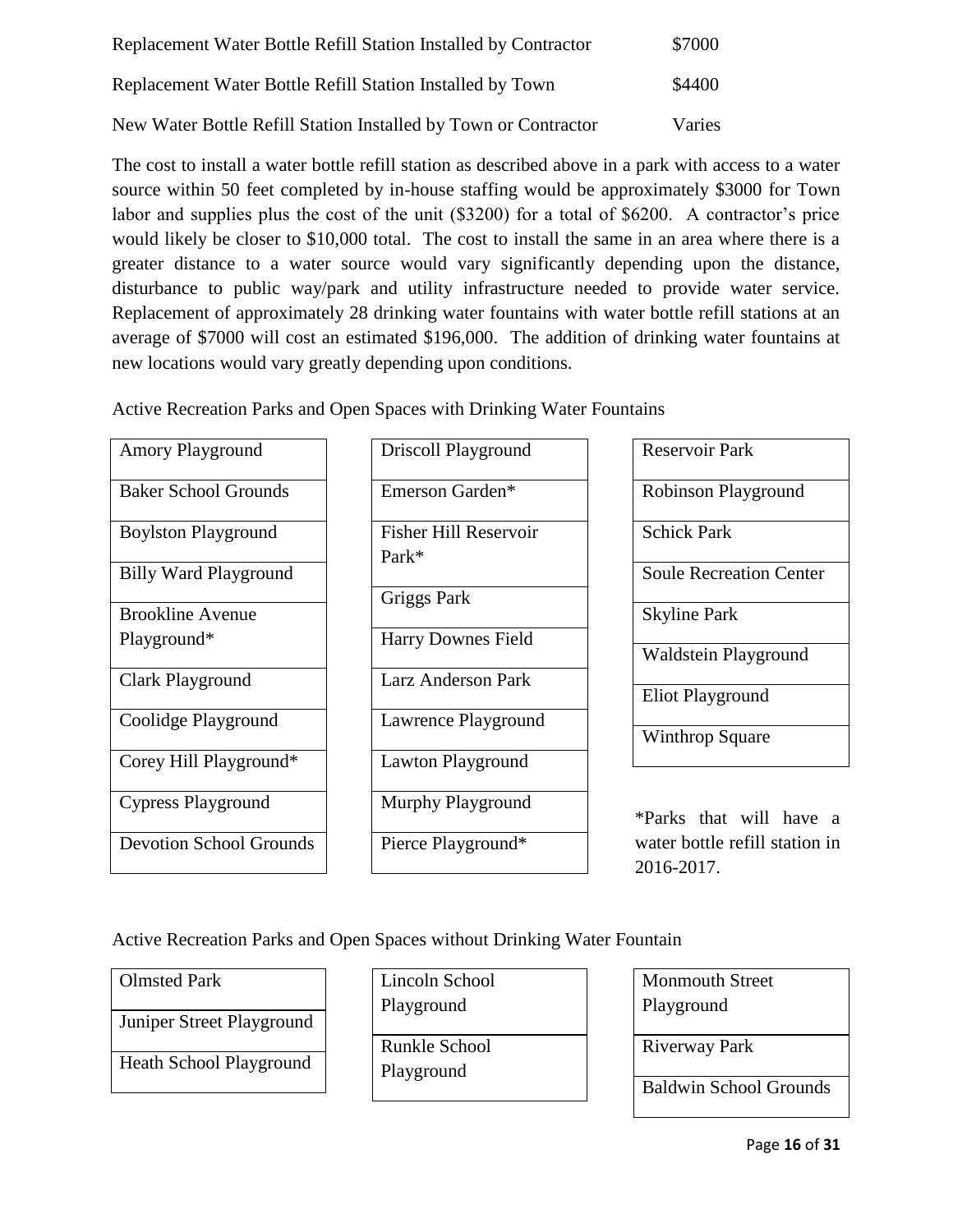(ii) Impact to User Groups. It should be noted that the location of a drinking water fountain within a park may or may not be located close to where a permitted event is scheduled. Nor do all parks or playgrounds have access to water bottle refill units. The High School, Youth and Adult recreational leagues, school grounds, neighborhood groups, and community programs must be sure that participants and spectators are well-hydrated. Access to a sufficient and convenient water supply is critical. It is also important to note that during late fall and early spring (when athletic teams are using the outdoor facilities) the water supplies are shut off to prevent water breaks due to evening freezing temperatures/fluctuations.

(iii) Damage, Repair and Maintenance. Drinking water fountains are closed for service several times throughout each season due to clogged drains, malfunctioning hardware or tampering. The time required to complete repairs depends upon availability of repair parts and staff scheduling. There must be reasonable expectations that water may not always be available on site.

#### b. Public Works Employees

Remote Worksites. Employees often refill water bottles in the mornings and at lunch during their regular shift. However, during emergency events there are unusual shifts, extremely long hours, and designated rest or eating times with over a hundred employees trying to recharge at the same time. During these events it is important that we are able to provide water to many people at the facilities at the same time, as water is critical to their well-being. Water is not available off site during all hours of the evening and it is inefficient to expect crews to come across town to refill at odd hours of the evening during, for example, snow emergency events. There are no supplies available in the parks during these times and public buildings are often closed.

A GIS display of drinking water fountain locations at public parks and school grounds in Brookline is included in Appendix E.

# c. Public Buildings

Requirements. All public buildings, pursuant to the Massachusetts State Plumbing Code are required to have a water fountain/bubbler for public use. The number of fountains varies on the size of the building's occupant load. As all public buildings in Brookline have water fountains already, there would be no need to add anymore at this time, incurring no costs.

Two years ago, Public Buildings began a pilot study to install water container fillers at each of its buildings that would be part of an existing water fountain installation already in place. A number of pilot modifications were done at selected sights. These automatic bottle fillers were part of a modification kit from the water fountain manufacturer. The cost to install these fillers ranged from \$800 to \$1200 depending on the type of pre-existing water fountain and if the labor was performed by outside contractors or Town staff. These costs were covered either through donations of materials by the Parent Teacher Organization at a few schools or as part of a larger renovation project. Four sites were completed.

Town employees have devised an effective option that would allow simple installation of bottle fillers at water fountain locations (approximately one hour of installation time) at a substantially reduced material costs (\$50-\$150).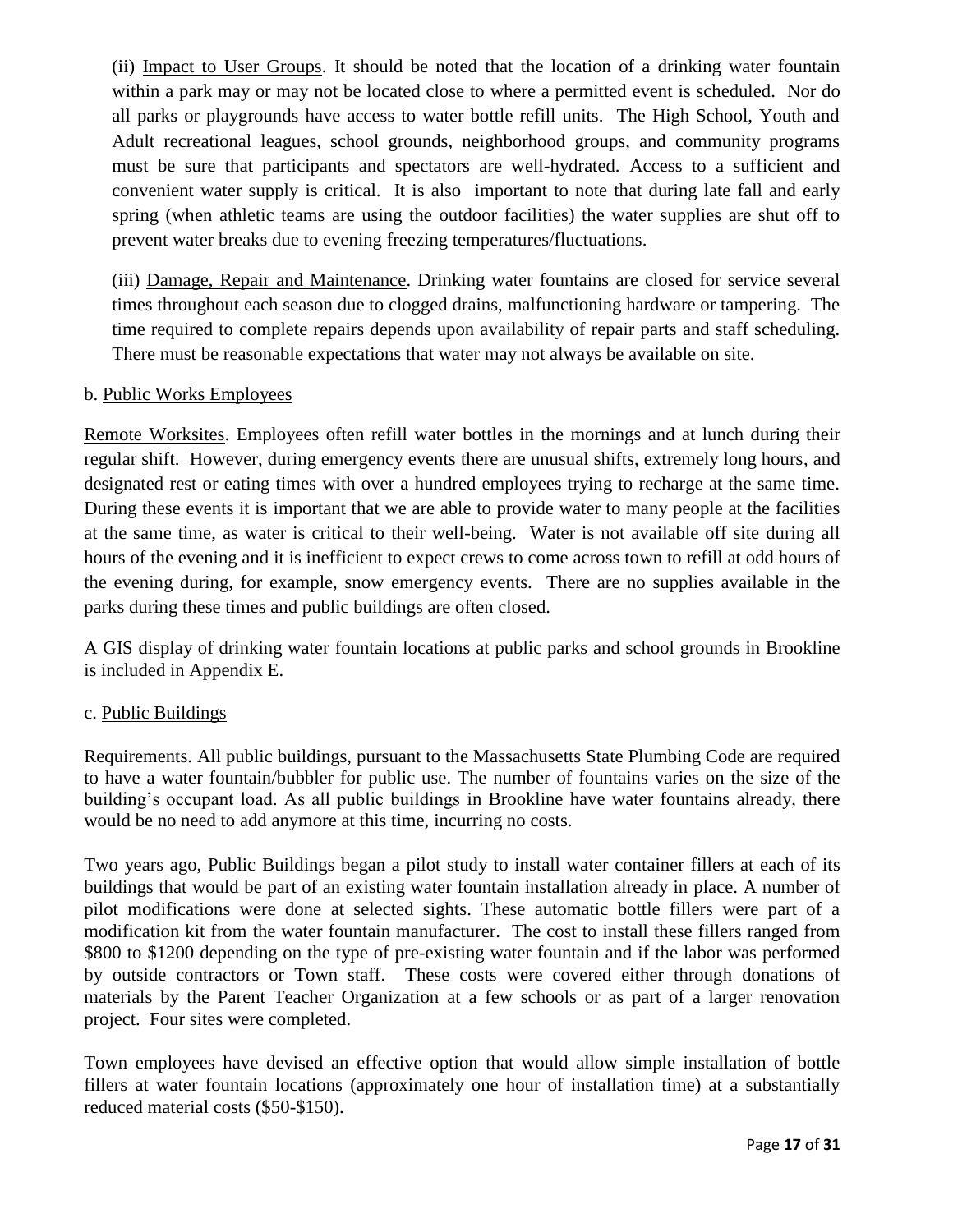The result of these specific pilots led to a program/policy to install container fillers at all public buildings at locations where their use would be warranted – auditoriums, cafeterias, gymnasiums, and in hallways near these locations. If the using agency requested an additional location(s) this was addressed as needed. Approximately 90% of these fillers have been installed to date. The remainder will be installed in the next 2-3 months, depending on existing workloads.

As these simple installations were included as part of the Town plumber's work orders, costs were relatively low. Future installation cost estimates are not in excess of \$75/fountain, including labor and materials. Maintenance costs are generally low as the fillers require no preventative maintenance. In the event of failure, one would be replaced, not repaired.

A complete inventory of drinking fountains appears in Appendix F. Photos of drinking fountain replacements and upgrades in Brookline Town buildings appear in Appendix G. An inventory of bottle filling stations appears in Appendix H.

## d. New Town Regulations for Restaurants

Drinking Water Access. On January 1, 2016 Bylaw Article 8.35, Drinking Water Access, took effect. This bylaw requires Common Victuallers (commonly defined as restaurants with seating) doing business in Brookline to provide access to water from the tap. On July 1, 2016, a Public Health Regulation will expand this requirement to Food Vendors, which are largely take-out providers lacking seating in their establishments. Neither regulation stipulates that purveyors provide cups free of charge, nor does either state what amount may be charged.

#### e. Public Events

Events Requiring Water Supply and/or Other Forms of Hydration. There are numerous public events on Town property where access to hydration is important. A partial list of these events appears in Appendix I. Any restriction on the availability of bottled water, especially at locations where there are no alternative sources of water, would have to be carefully considered and accompanied by measures that ensure the availability of water for participants.

#### f. Relative Costs

Bottled Water versus Tap Water. Although public water treatment plants, pipes and reservoir maintenance are not free, the consumer does not pay for the water at the point it is used. Rather, taxes, water and sewer payments, and other state and municipal monies pay for the services and product provided by the MWRA and Brookline's delivery system. While public water is estimated to cost less than 1 cent per gallon, bottled water can cost many times more (Boesler, nd; Diffen, nd).

# **4. EXPERIENCES OF OTHER GOVERNMENTAL AND PRIVATE ENTITIES**

The Committee researched the approaches that other North American municipalities and private entities have taken concerning the reduction in use of bottled water in plastic bottles. The following are the results of that research.

#### a. Governmental Bodies and Agencies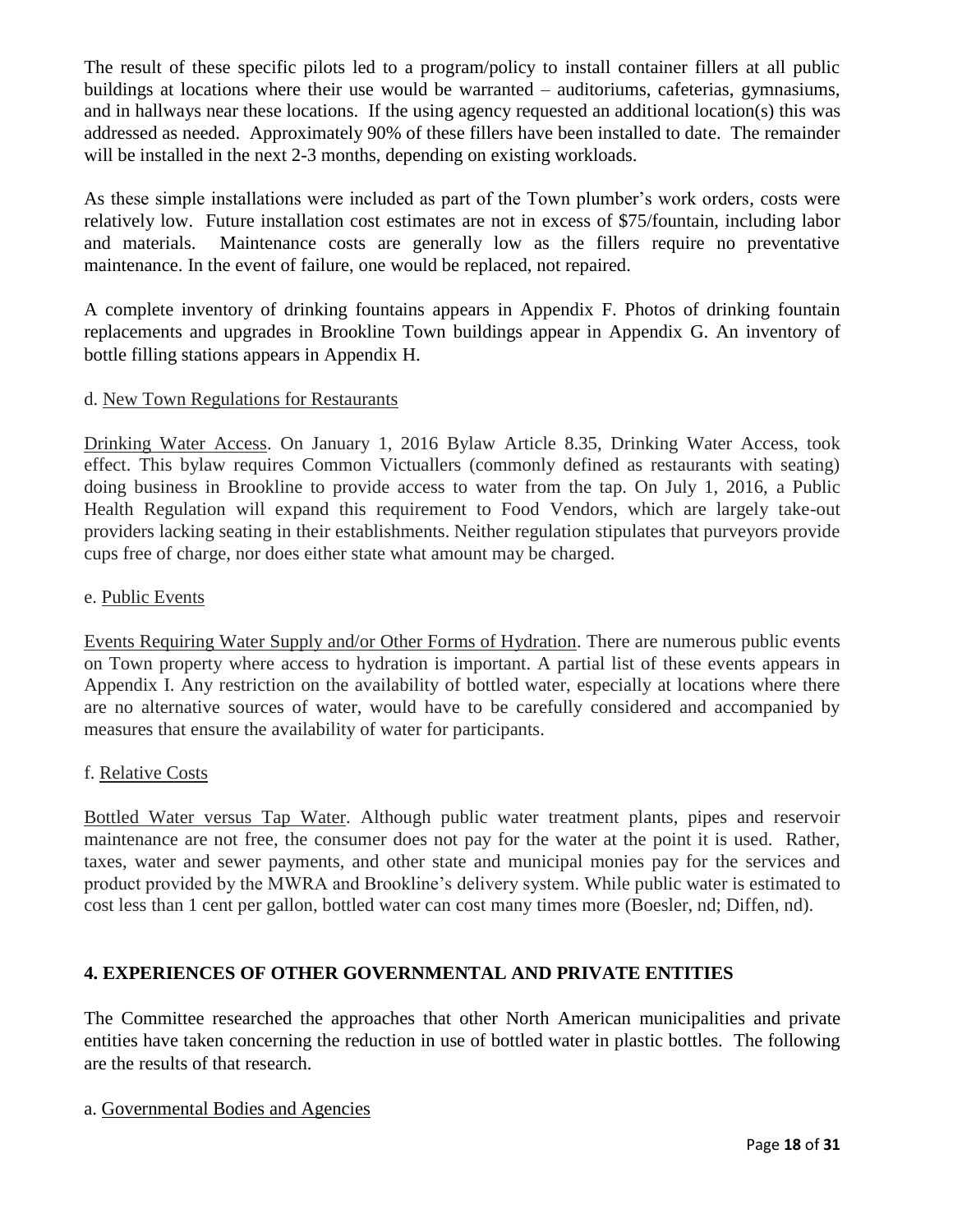(i) Concord, Massachusetts. Concord passed a bylaw on April 25, 2012 concerning the "Sale of Drinking Water in Single-Serve PET Bottles." This made it "unlawful to sell non-sparkling, unflavored drinking water in single-serving polyethylene terephthalate (PET) bottles of 1 liter (34 ounces) or less in the Town of Concord…" The bylaw was put into effect on January 1, 2013. The bylaw lists exemptions (emergency circumstances) and the enforcement process (Town Manager). The penalties are a warning, a \$25 fine, and a \$50 fine, in the order of offense. Lastly, there is a provision in the bylaw for a suspension of the bylaw if the costs become too high.

A conversation with Susan Rask, Concord's Public Health Director clarified how the bylaw has affected the Town.

- The bylaw states that no business can sell one liter or smaller bottles of water. Due to this restriction, retailers have started selling 1.5 liter and larger bottles. Ms. Rask explained that when the shelves were emptied of 1 liter and smaller bottles, the retailers found other drinks in those sizes to substitute.
- Enforcement has been consistent and it is now primarily complaint driven. There have not been many issues and businesses know one liter or less goes against the language in the bylaw.
- According to Ms. Rask, one thing that Concord did that has been a success has been providing more hydration stations. However, this has not affected the average consumer and does not affect how local businesses stock their shelves.
- Rod Robison, Concord's Recycling & Disposal Program Coordinator, reported that DPW did not see a significant change in recycling tonnage and there was no cost saving to the Town.

(ii) San Francisco, California. San Francisco passed an ordinance on March 3, 2014 to amend the City Environment Code to ban "the sale or distribution on City property of drinking water in plastic bottles of 21 ounces or less, set City policy to increase the availability of drinking water in public areas, and bar the use of City funds to purchase bottled water…" This ordinance was put into effect on October 1, 2014. There are multiple exceptions: any City officer, department, or agency having the ability to waive the requirements if the requirement would not be feasible; waiving restrictions when they conflict with a state or federal grant; when water is necessary to protect public health when no reasonable alternative is available. Penalties for violations are \$500, \$750, and \$1,000, in the order of offense. There is also a strong emphasis on increasing the City's commitment to providing public water (Timm, 2014).

(iii) Montreal, Quebec. The Mayor of Montreal has announced that the City is looking into banning plastic water bottles (after passage of a plastic bag ban that will go into effect in 2018). They are looking at a total prohibition, similar to Concord (Banerjee, 2016).

(iv) Department of the Interior – National Park Service. The National Park Service issued Policy Memorandum 11-03 on December 14, 2011 regarding the reduction of disposable plastic water bottles in parks. This memo gave regional directors the ability to review and approve "a disposable plastic water bottle recycling and reduction policy, with an option to eliminate sales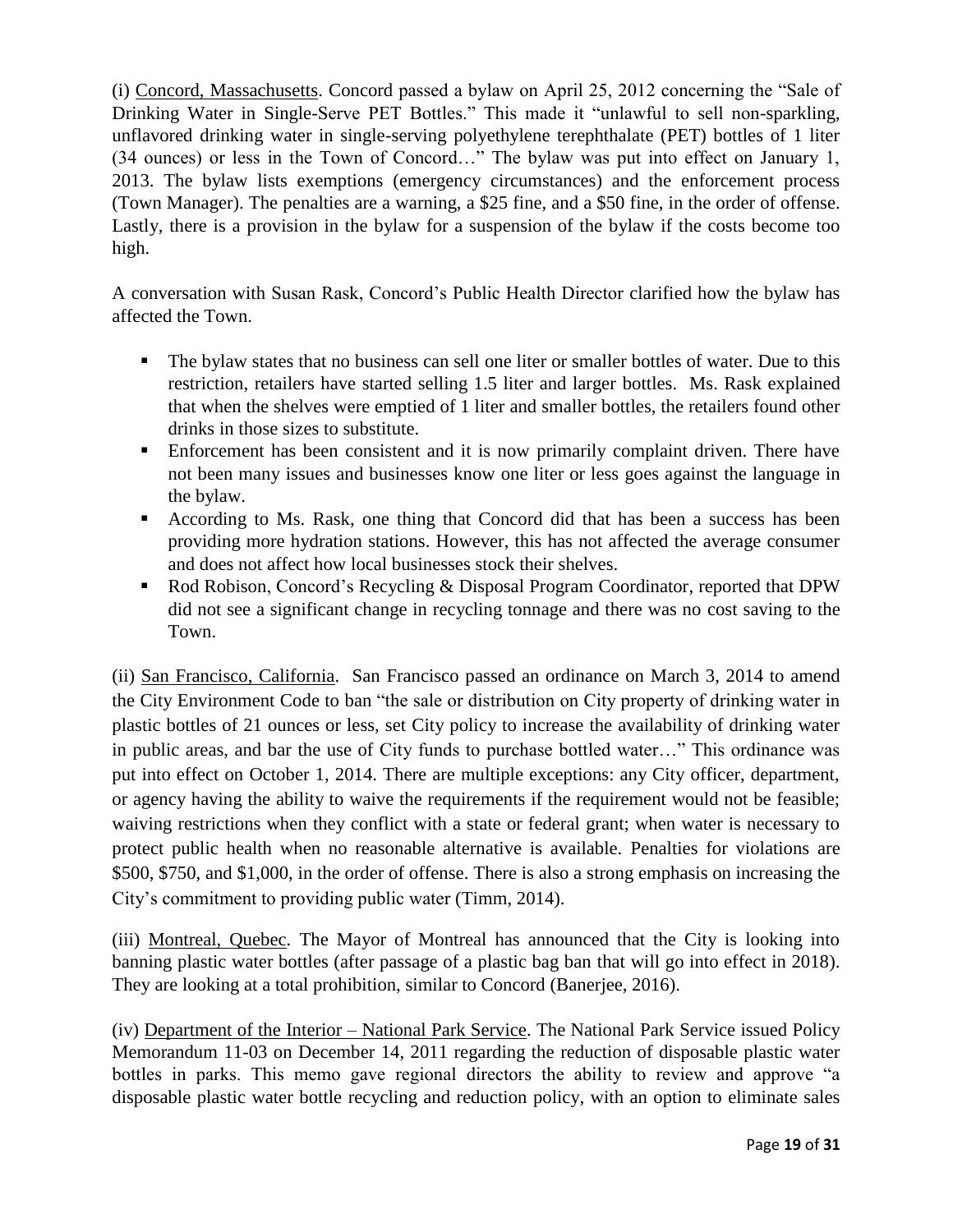on a park-by-park basis." To date, there are at least 18 national parks that have already banned, or plan to ban, the sale of bottled water. Some of the parks that have already banned bottled water sales are Arches, Bryce Canyon, Grand Canyon, Mount Rushmore, and Zion. Soda, sports drinks, and fruit juices are still sold. To augment the lack of bottled water, parks have increased water filling stations (Grand Canyon installed ten for \$289,000 and Zion installed three for \$447,000) (US Department of the Interior, 2011; Schatz, 2015).

(v) Toronto, Ontario. Toronto banned the sale and distribution of bottled water in all Civic Centers, City facilities and parks. The 2008 Parks Waste Audit indicated that recyclables composed approximately 14% of the litter stream, making the disposal of waste difficult and potentially costly Plastic materials comprised the largest amount of recyclables at roughly 7%. The Audit concluded that reduction of plastic bottles in Toronto's parks would reduce contamination of the litter stream, and reduce the cost of dealing with contaminated loads that are not accepted at transfer stations (City of Toronto, n.d.).

(vi) University of Vermont. A report in the American Journal of Public Health (Berman & Johnson, 2015) described the effect of banning plastics water bottles at the University of Vermont:

- o With shipment data as a proxy, the researchers "estimated bottle beverage consumption over three consecutive semesters: baseline (spring 2012), when a 30% healthy beverage ratio was enacted (fall 2012), and when bottled water was removed (spring 2013) at the University of Vermont. They assessed changes in the number and type of beverages and per capita calories, total sugars, and added sugars shipped" (Berman & Johnson, 2015).
- o *The Results*: "Per capita shipments of bottles, calories, sugars, and added sugars increased significantly when bottled water was removed. Shipments of healthy beverages declined significantly, whereas shipments of less healthy beverages increased significantly. As bottled water sales dropped to zero, sales of sugar-free beverages and sugar-sweetened beverages increased" (Berman & Johnson, 2015).
- o *Reverse Effect*: "The bottled water ban did not reduce the number of bottles entering the waste stream from the university campus, the ultimate goal of the ban. With the removal of bottled water, consumers increased their consumption of less healthy bottled beverages" (Berman & Johnson, 2015).

# b. Private Businesses

(i) Trader Joes and Whole Foods, San Francisco, California. Although the San Francisco ban would not apply to the sale by private businesses, local food stores are adjusting to a civic mood that wants to reduce the use of plastic water bottles. In informal and unscientific surveys of Trader Joes and Whole Foods stores in San Francisco, a member of the Committee called the stores to ask about their experience with the single serving plastic water bottle ban. Store sales would not be impacted until October 2018 when the ban will fully take effect and will affect only bottles under 21 ounces. Trader Joe's currently carries a 16.9 ounce size which was described as "a very popular item." A manager at a Trader Joes store opined that even if they "take a hit" and lose sales, he expects they'll sell the larger size with a net effect of "probably no impact." A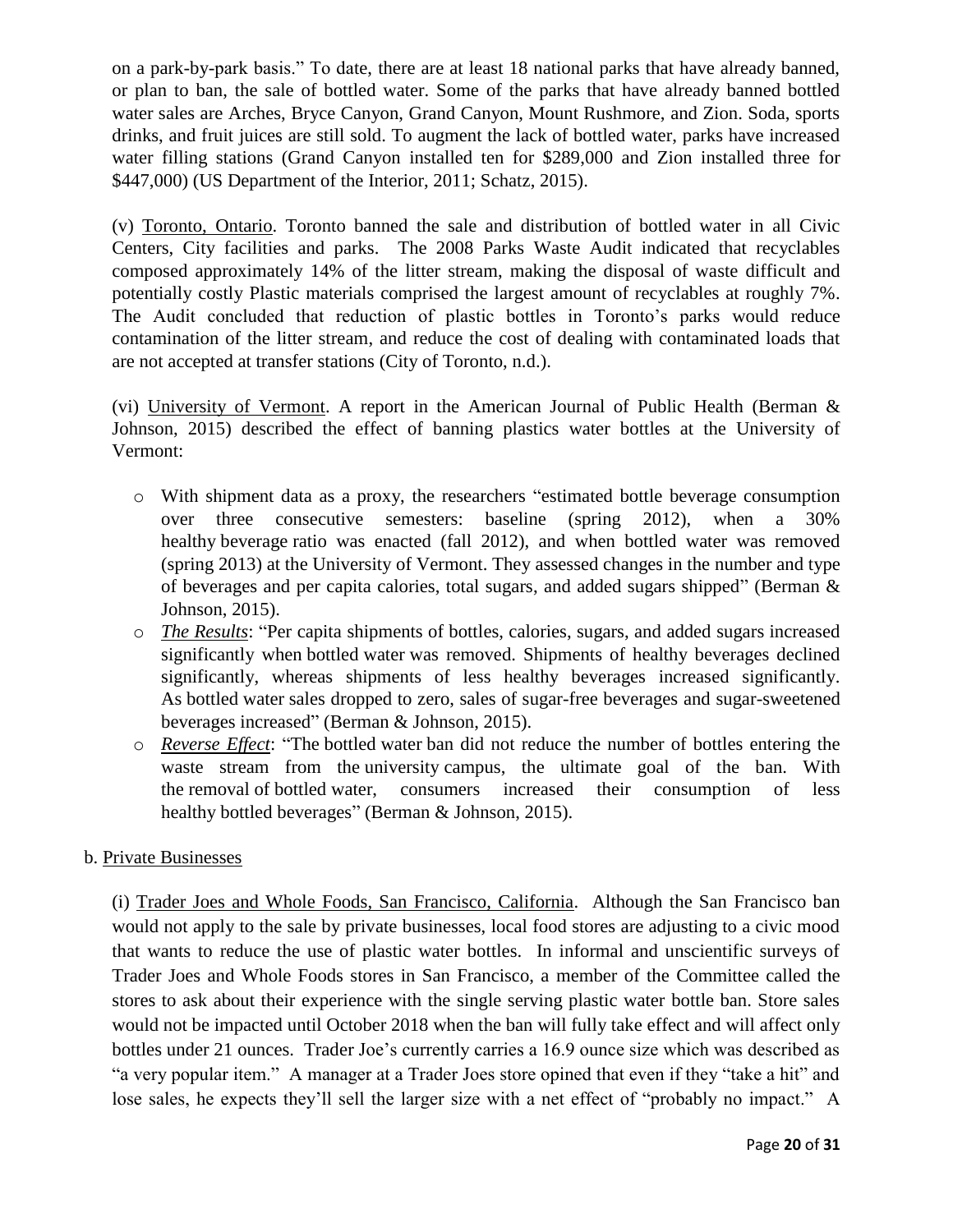Whole Foods store manager commented that at this time the store is still exploring the possible impacts of the ban. In the meantime, their vendors have started to use other, "sustainable packaging" in the form of boxes, which he said "are selling well" (J. Gilman, personal communication, April 2016).

# **5. NON PLASTIC WATER BOTTLE OPTIONS**

#### a. Community Distribution of Reusable Bottles

Increasing the availability of reusable water bottles could decrease the demand for single-use bottled water. People could then bring water when leaving home or fill them at public fountains and water stations. Such bottles would include glass and metal bottles or sustainable non-toxic plastic containers

(i) Bottle Types. Plastic bottles are lightweight and the least expensive option. Glass is an option but can be heavier and can break. Stainless steel should literally last a lifetime, and is recyclable if damaged. These come standard with a polypropylene top, but bamboo is a more sustainable option, although more expensive. Many companies have bulk buying-programs that include a custom logo as part of the price.

(ii) Community Distribution. Reusable bottles are already available in Brookline at places such as Whole Foods (metal and glass) and Stop & Shop (plastic for \$7-9). Concord did not distribute free bottles as part of their ban. They did sell logo bottles at a local store. Originally steel and plastic were offered, now only plastic is.

http://concordontap.org/take-action/purchase

Sample retail prices for the plastic bottles were \$15.99 for smaller 0.6 liters and \$16.99 for 0.75l liters.

In addition to making bottles available at retail locations, they could be distributed to lowincome populations. This has been done in other communities with reusable bags in the context of bag bans. Newburyport distributed 7 thousand plastic reusable bags that were donated by a retailer that were surplus from a promotion. The City also bought some bags with a logo from a public contest. These were distributed to a dozen sites such as schools, public housing, food pantries and other non-profits. Cambridge is distributing 10 thousand bags in similar fashion. (They are even collecting surplus reusable bags, cleaning them and re-distributing them).

#### b. Bulk Water and Water Carts

As previously mentioned, bulk water containers are often made of thick and durable plastic so they are strong, long lasting, and reusable. Bulk water may be the best solution for emergency preparedness storage and other situations where portability and volume are of equal importance. Other than large plastic containers, the most common means of providing bulk water in emergency situations is the use of water carts or trucks. Often these trucks are filled from hydrants or other access points to public water.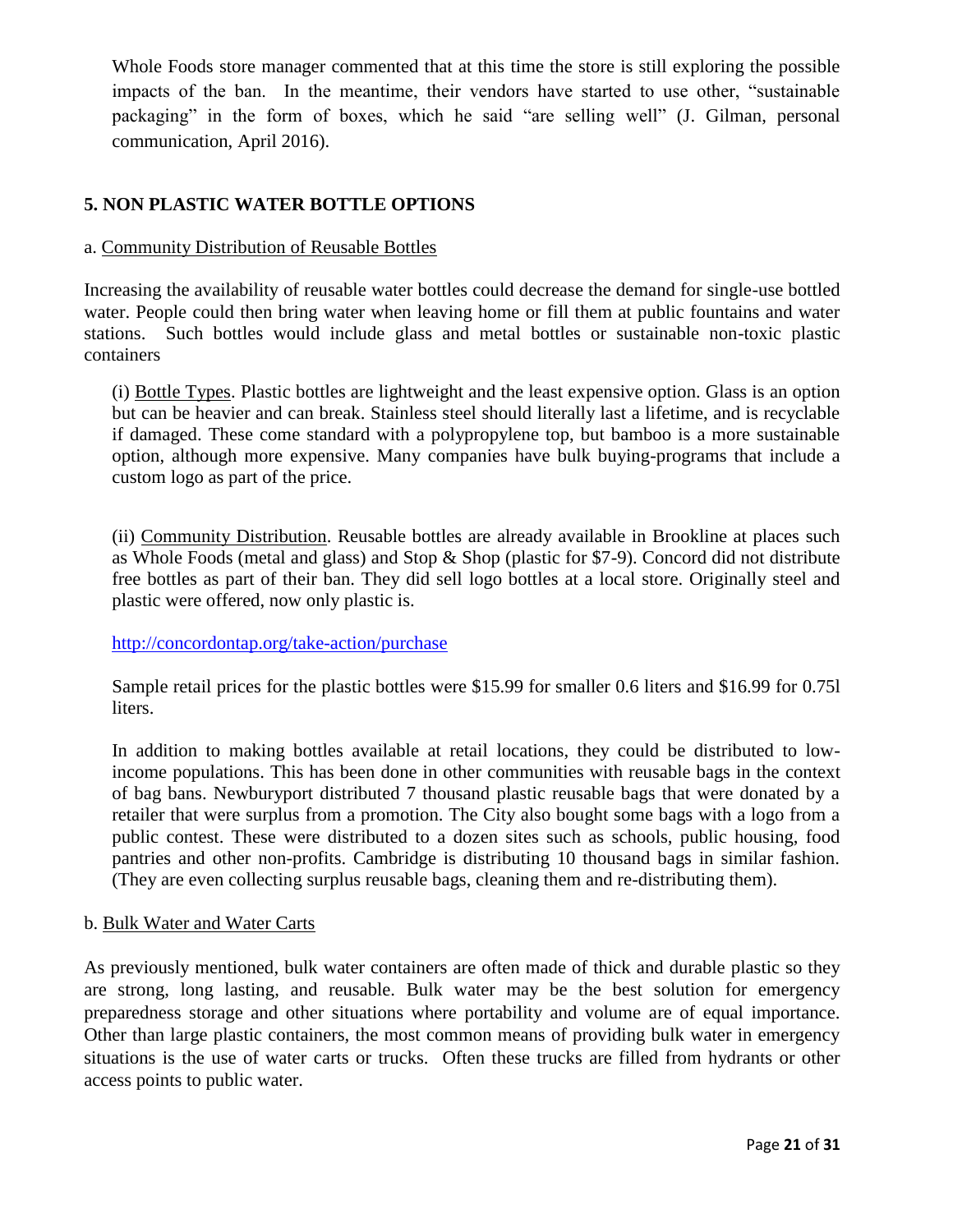# **6. COMMUNITY AND BUSINESS VIEWS**

#### a. Website Survey

The Plastic Bottle Ban in Brookline survey asked respondents nine questions about plastic bottled beverages and tap water. Questions inquired about how many and what type of drinks were consumed, where plastic bottled beverages were purchased and how they were disposed of, if respondents drank or would be willing to drink tap water, and if they would be in favor of a Townwide ban on plastic bottles. This survey should not be considered scientific or comprehensive, as it represents a convenience sample.

Approximately 550 people responded to the survey. Ninety percent of respondents said that they drink tap water. If there were more filling stations, 52% replied that they would not buy a reusable bottle whereas 48% would. More than half replied "No" that they would not support a ban on plastic bottles in Brookline. Almost 40% would, and the remainder was indifferent.

Approximately 80% replied that they drank beverages out of plastic bottles. As to what type and how many, the largest category chosen was water, followed by juice/sports drinks and soda, both at around half that of water. Dairy products and iced coffee/tea were consumed at around one quarter the rate of bottled water. The "Other (please specify)" option generated 83 comments, many of which mentioned seltzer or sparkling water. Several other comments were to the effect of "none at all". Most consumed one or zero plastic bottles per day. The majority of respondents who purchase plastic bottled beverages did so from grocery and smaller stores. A small minority (10%) obtained them from their employer, delivered from Poland Springs, or at events and while traveling. Nearly all respondents either recycle or reuse plastic bottles.

The final question solicited comments. A total of 260 were logged. The anecdotal message derived from them is that many Brookline residents support a ban for its public health benefits. More respondents however, feel that such a measure takes "Nanny State" actions too far, and that Brookline has bigger issues to tackle, such as obesity. Some supportive comments spoke to the relative success of the Concord MA ban. Many comments pointed out that there was no option to choose fewer than one plastic bottled beverage consumed per day in question 3 (E. Gilbert, personal communication. April 2016).The complete web-site survey results may be found in Appendix J.

#### b. Business Survey

Beginning on March 18, an online survey was distributed to non-food establishment businesses. To date, the survey has only yielded 15 responses, not a large enough sample size to support any conclusions that might be drawn from the data. In addition to asking businesses about their willingness to provide free or low cost tap water to customers and to estimate the percentage of customers that request a drink of water, the survey also included a comments section.

A majority of the respondents indicated that they would be willing to offer free or low cost tap water to customers and that less than 25% of customers ask for a drink of water while shopping. In the open comments section of the survey, several respondents suggested that providing access to tap water would be impractical and may present some public health and safety concerns with respect to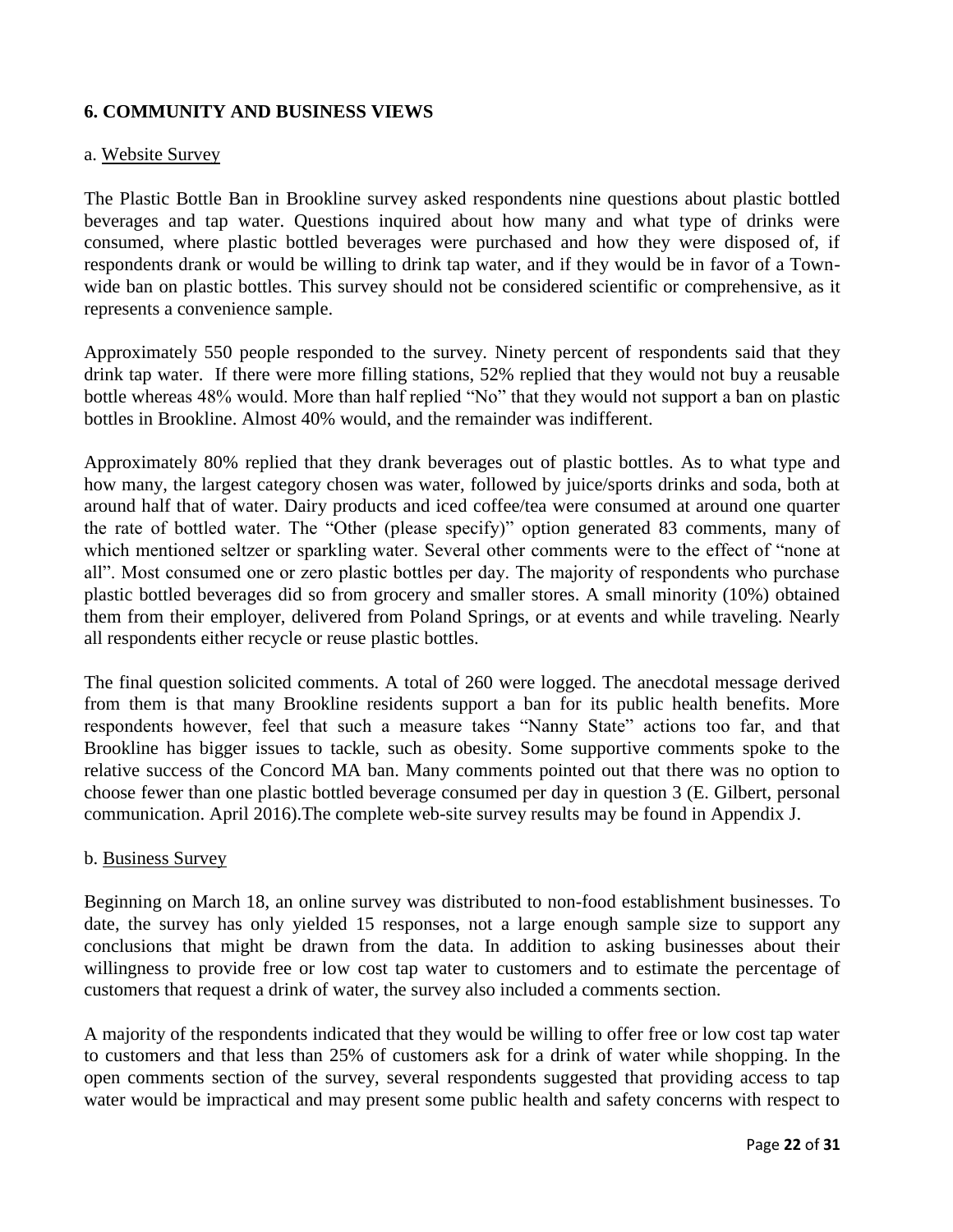how the water would be accessed. For some businesses, customers would only be able to access tap water via the basement employee bathroom.

Related to the access issues mentioned above, Economic Development Staff is expressed their concerns that an effort to mandate offering free or low cost tap water by non-food businesses to customers in a clean and sanitary manner would result in infrastructure requirements and associated costs that would be overly burdensome. Costly new infrastructure would likely displace merchandise to make way for access to a resource that is already abundantly available via the town's 147 restaurants that are required to make tap water available to customers (Bylaw Article 8.35). Thus the Economic Development staff strongly recommended against imposing additional requirements on non-food businesses because of the financial impact on those businesses.

The complete business survey results may be found in Appendix K.

Maps showing food service permit holders by commercial area may be found in Appendix L. (residential food permit holders are not required to make tap water available to their residents).

#### (c) Bottled Water Industry

l

 On May 24, 2015, the International Bottled Water Association (IBWA), a trade association for the bottled water industry, circulated a letter to Town Meeting in opposition to WA14. The IBWA argued that WA14 was not in the public interest because (1) efforts to restrict access to bottled water hinder individuals searching for a healthier beverage alternative, (2) bottled water has the lowest environmental footprint of any packaged beverage, and (3) bottled water is strictly regulated by the U.S. Food and Drug Administration as a food product, which makes bottled water a safe choice for consumers.

The letter made a number of specific statements that speak to some of the concerns of this Committee. They stated that since 1998, approximately 73% of the growth in bottled water consumption has come from people switching from carbonated soft drinks, juices, and milk to bottled water. They also stated that most of what people drink comes in convenient packaging and that if bottled water wasn't available 52% of people would choose soda or another sugared drink in convenient packaging – not tap water. Of course, the goal of this Committee is to reduce that percentage by providing greater access to public water. The letter also argued that bottled water has the lowest environmental footprint of any packaged drinks, citing a study by the environmental consulting firm Quantis<sup>5</sup> and that bottled water is regulated strictly by the FDA. The letter is attached to this Report at Appendix M.

<sup>&</sup>lt;sup>5</sup> Quantis is an international environmental consulting firm. Their website says that they use a Life Cycle Assessment approach to understanding the environmental impact of their clients' operations, products, services, or technology.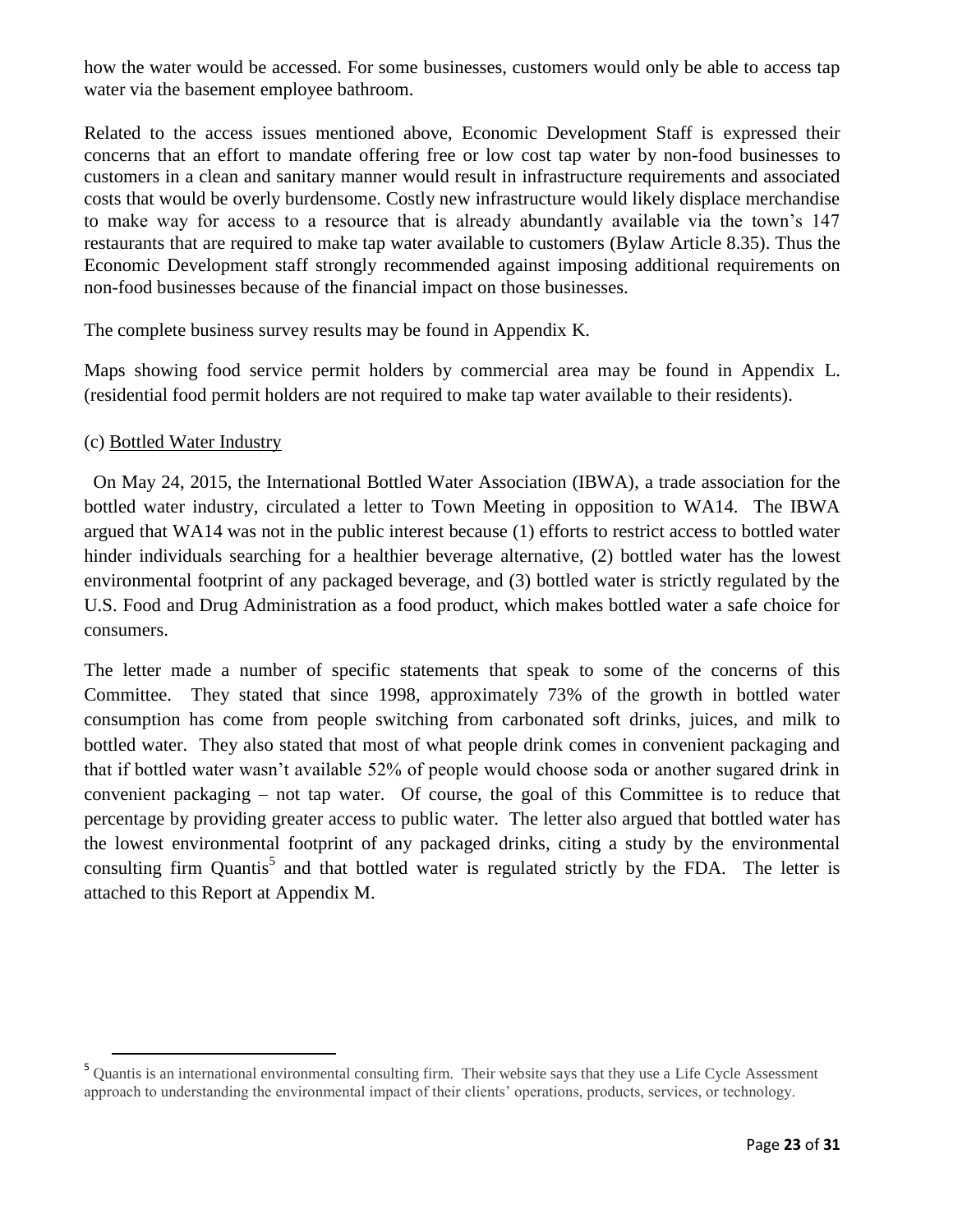# **IV. ACTION STEPS**

## Relatively Easy Steps - Requiring Minimal Approval; Low to No Cost

- 1) Appoint a task force to develop an education campaign to encourage people to decrease use of bottled water and increase use of public water; task force to partner with Department of Public Health, Department of Public Works, Planning and Community Development Department, Brookline Public Schools, and private agencies.
- 2) Design a promotion with Chamber of Commerce for a bottle give-away.
- 3) Communicate (from Dr. Balsam or other Town official) with the MA Department of Public Health on whether it would be feasible for laboratory results of testing of source water and bottled water of private bottlers to be posted on the department's website.
- 4) Organize a task force (possibly composed of high school students concerned with environmental issues) to plan fun promotional events at town events to distribute reusable water bottles partnering with radio stations or other entities.
- 5) Engage elementary, secondary, and college students to devise initiatives to reduce the use of bottled water among their peers and others.
- 6) Develop a "Youth Water Challenge" in collaboration with schools and PTOs to educate and engage youth and their parents.
- 7) Register all public drinking water sources on Blue W, a free website platform.
- 8) Develop map of local food establishments with drinking water availability.
- 9) Prohibit plastic bottles in Town beverage machines (cans and cartons are acceptable? AF), food trucks, restaurants or other businesses on Town property.
- 10) Continue with drinking fountain retrofits in all public buildings.
- 11) Borrow water station cart from MWRA for use at town events and consider purchasing a Town water station cart.
- 12) Research and consider endorsing select "bottle bills" currently pending in MA legislation (e.g. H.2875 "An Act to increase recycling in the Commonwealth" and S.1223 "An Act prohibiting the use of bisphenol-A in consumer products," etc.).
- 13) Urge schools and event sponsors to make available high water-content fruits and vegetables and promote their hydration benefits.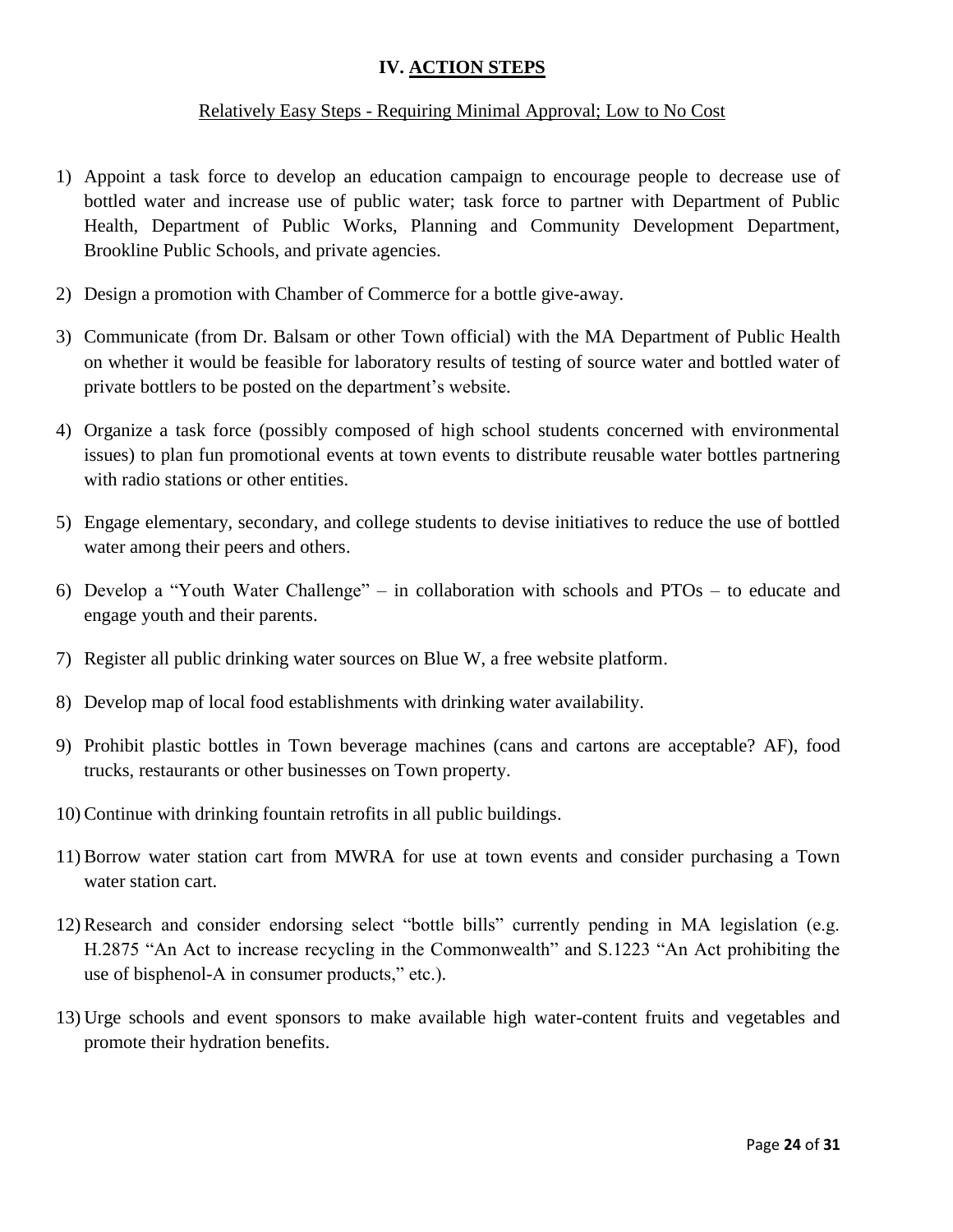- 14) Discuss with food stores the possibility of making water available for people to fill their reusable bottles.
- 15) Discuss with food stores stocking water in cardboard containers and other sustainable materials \*Note: At least one Committee member disagrees with this suggestion.
- 16) Discuss with food stores whether they would be willing to sell reusable water bottles at cost as a civic gesture; figure out how to incentivize such a gesture.
- 17) Sponsor public showings of the movie "Tapped".
- 18) Submit op-ed to Tab with overview of Report & guidance re: safety of Quabbin water; SSBs; bottled water, hydration stations, etc.
- 19) Reach out to elementary schools' Green Teams to educate on the importance of avoiding plastic water bottles & to promote water fountain use.

## Steps Requiring Approval or Other Action by Town departments

- 1) Impose reasonable restrictions on sale of plastic beverage containers at Town-sponsored events and large events on Town property.
- 2) Deploy public water hydration options at such Town-sponsored events.
- 3) Use CIP funds to purchase water station cart(s) or water truck(s) to have available at town events; allocate money and staff resources to maintain it.
- 4) Use CIP funds to put water fountain in parks where there are nearby water lines; dedicate money to maintain the fountains.
- 5) Use CIP funds or other appropriated money to install service lines from nearby water mains where needed.
- 6) Use CIP funds or other moneys to provide hydration options for Brookline portions of Muddy River paths used by runners and cyclists.
- 7) Use CIP funds to purchase water trucks or bulk water hydration facilities for use by Town workers at job sites where such facilities are practical and convenient.
- 8) Work with School Committee to enact a policy restricting sugary drinks at school meals and vending machines and investigate providing 100 percent fruit juice in certain sizes and healthy milk products. (See Boston Public School policy).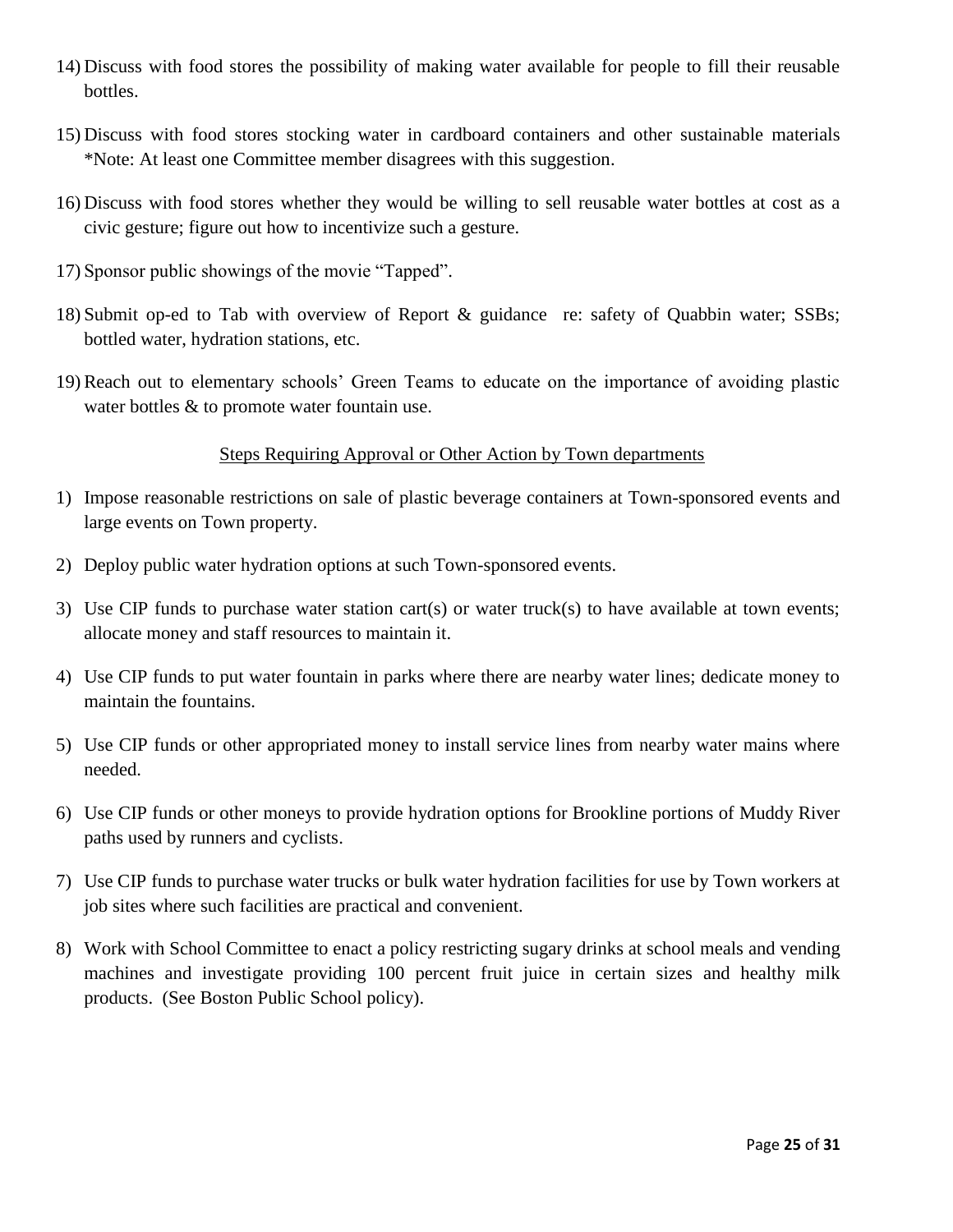## Steps Requiring Action by Town Meeting

1) Appropriate money to fund a task force and private consultants to perform detailed study of infrastructure needs and costs of improvements to make public water available widely.

2) Appoint a task force to submit warrant article for appropriation of funds to complete the infrastructure improvements.

NOTE – Appendices are not attached to this document. Appendices including a Transcript from the Public Hearing on Bottled Drinking Water are available for review at [http://www.brooklinema.gov/1310/Bottled-Water-Study-Committee.](http://www.brooklinema.gov/1310/Bottled-Water-Study-Committee)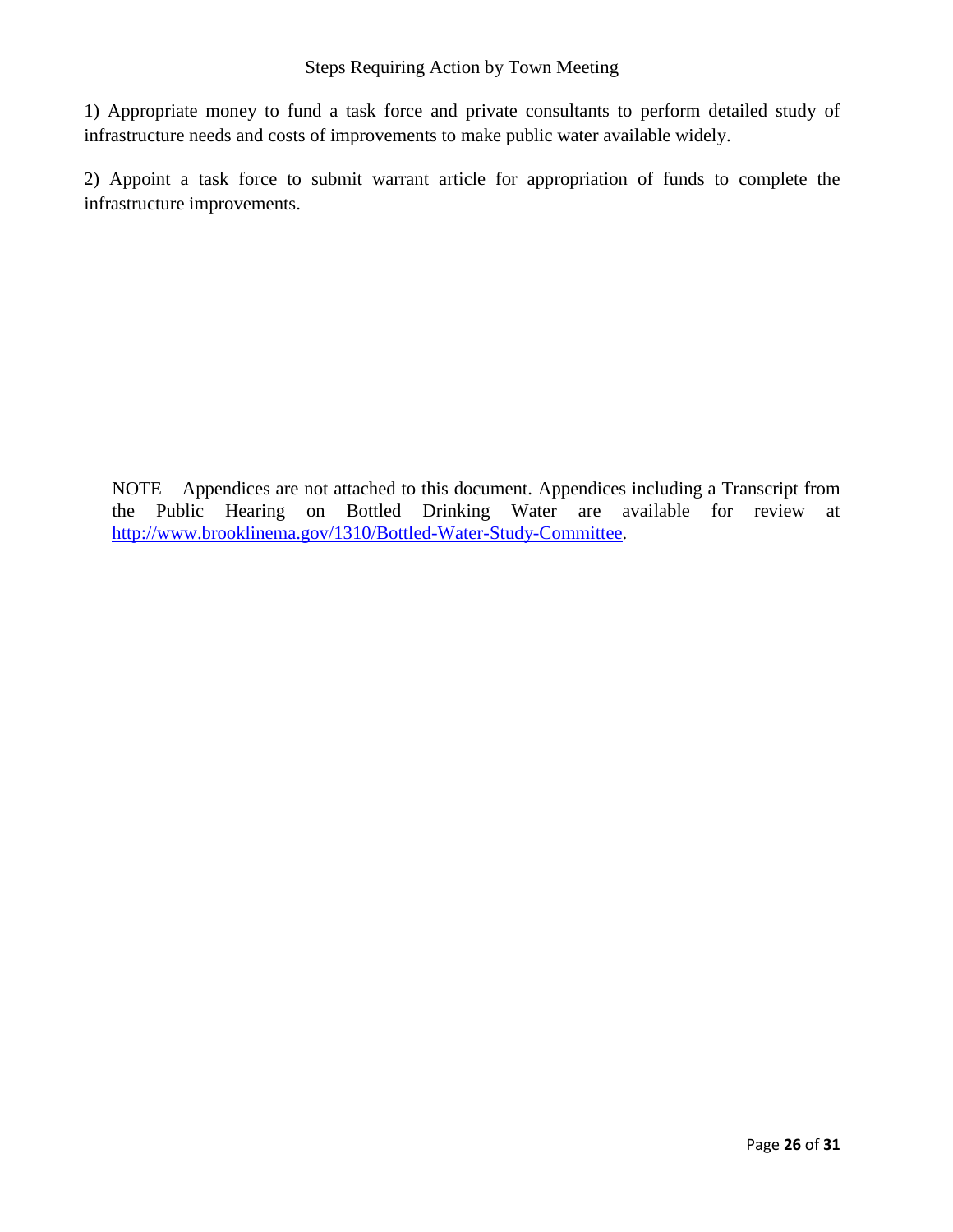#### References

Ahmad, M., & Bajahlan, A. S. (2007). Leaching of styrene and other aromatic compounds in drinking water from PS bottles. *Journal of Environmental Sciences*, *19*(4), 421-426.

Andra, S. S., Makris, K. C., Shine, J. P., & Lu, C. (2012). Co-leaching of brominated compounds and antimony from bottled water. *Environment international*, *38*(1), 45-53.

Andrews, Gianna (2015, December 7). *Plastics in the Ocean Affecting Human Health*. Retrieved from http://serc.carleton.edu/NAGTWorkshops/health/case\_studies/plastics.html

Astorino, R. (n.d.). *Bisphenol-A (BPA)* Retrieved from http://health.westchestergov.com/bisphenol-a-and-phthalates

Babu, K. M., Church, R. J., & Lewander, W. (2008). Energy drinks: the new eye-opener for adolescents. *Clinical Pediatric Emergency Medicine*, *9*(1), 35-42.

Banerjee, S. (2016, March 21). *Montreal's bottled water ban musings has industry's attention.*  Retrieved from http://www.cbc.ca/news/canada/montreal/montreal-bottled-water-ban-lobbyists-1.3500422

Bell, G. D. (1970). Environmental handbook. In *Environmental handbook*. Ballantine Books.

Berman, E. R., & Johnson, R. K. (2015). The Unintended Consequences of Changes in Beverage Options and the Removal of Bottled Water on a University Campus. American journal of public health, 105(7), 1404-1408.

Beverage Marketing Corporation. (2016, April 15). Retrieved from http://www.beveragemarketing.com/news-detail.asp?id=382.

Boesler. (nd.). *You Are Paying 300 Times More for Bottled Water than Tap Water*. Retrieved from

http://www.slate.com/blogs/business\_insider/2013/07/12/cost\_of\_bottled\_water\_vs\_tap\_water\_t he\_difference\_will\_shock\_you.html

Cao, X. L., Casey, V., Seaman, S., Tague, B., & Becalski, A. (2007). Determination of benzene in soft drinks and other beverages by isotope dilution headspace gas chromatography/mass spectrometry. Journal of AOAC International, 90(2), 479-484.

Carwile, J. L., Luu, H. T., Bassett, L. S., Driscoll, D. A., Yuan, C., Chang, J. Y., ... & Michels, K. B. (2009). Polycarbonate bottle use and urinary bisphenol A concentrations. *Environmental Health Perspectives*, *117*(9), 1368.

City of Toronto (n.d). *Toronto's Bottled Water Ban.* Retrieved from http://www1.toronto.ca/wps/portal/contentonly?vgnextoid=6740dada600f0410VgnVCM100000 71d60f89RCRD&vgnextchannel=9e5adada600f0410VgnVCM10000071d60f89RCRD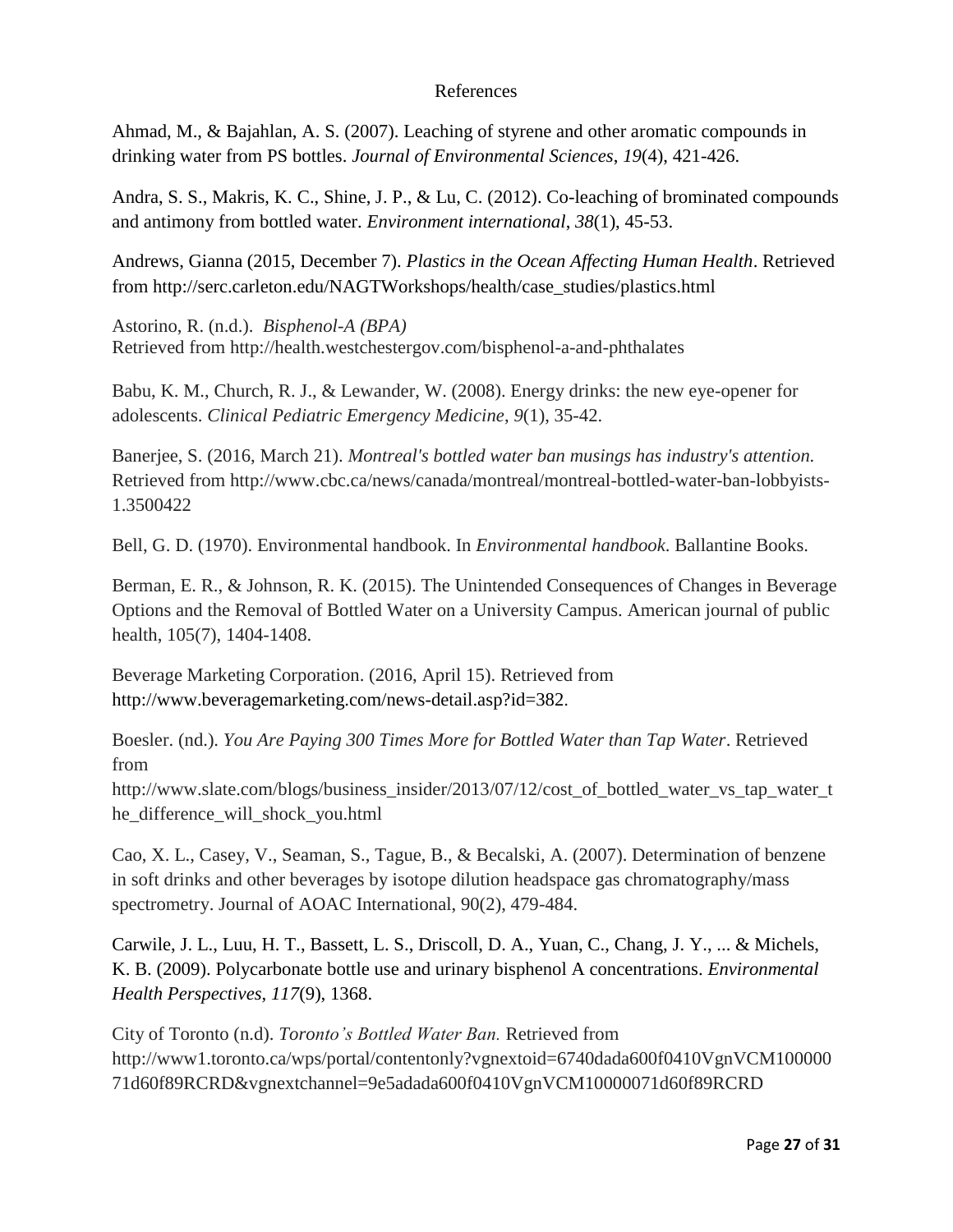Container Recycling Institute (2013). *Bottled Up: Beverage Container Recycling Stagnates (2000-2010)*. *US Container Recycling Rates and Trends.* Culver City, CA:

Convery, R. (2014, June 10). *Clean Sweep.* Retrieved from http://www.mwra.state.ma.us/01news/2014/061014-clean-sweep.html

Daniels, J. (2015, April 8). Retrieved from http://www.cnbc.com/2015/04/08/californias-fouryear-drought-starts-a-water-truck-boom.html

de Koning L, Malik VS, Kellogg MD, Rimm EB, Willett WC, Hu FB. (2012). Sweetened beverage consumption, incident coronary heart disease, and biomarkers of risk in men. Circulation.;125:1735-41, S1.

Derraik, J. G. (2002). The pollution of the marine environment by plastic debris: a review. Marine pollution bulletin, 44(9), 842-852.

Diffen. (nd). *Bottled Water vs. Tap Water*. Retrieved from http://www.diffen.com/difference/Bottled\_Water\_vs\_Tap\_Water

Edge, S., & Eyles, J. (2013). Message in a bottle: claims disputes and the reconciliation of precaution and weight-of-evidence in the regulation of risks from Bisphenol A in Canada. *Health, risk & society*, *15*(5), 432-448.

ElMasry, M. A., Salem, E. M., El-Demerdash, F. M., & Hassan, H. M. (2013). Oxidative Stress, biochemical perturbations and environmental safety in Petrochemical Industry. In *Proceedings of The Physiological Society*. The Physiological Society.

Enduro Packs (2016). Retrieved from http://www.enduropacks.com/blogs/news/17629796-thoseadditives-inside-sports-drinks

Environmental Protection Agency. (2014, January 3) Retrieved from https://www.epa.gov/sites/production/files/2014- 03/documents/ffrrofactsheet\_contaminant\_perchlorate\_january2014\_final\_0.pdf

Environmental Protection Agency. (2016, April 11) Retrieved from https://www.epa.gov/smm/advancing-sustainable-materials-management-facts-and-figures

Fan, Y.Y., J.L. Zheng, J.H. Ren, J. Luo, X.Y. Cui, and Lena Q. Ma. 2014. Effects of storage temperature and duration on release of antimony and bisphenol A from polyethylene terephthalate drinking water bottles of China. Environ. Pollution. 192: 113-120.

Fong, J. P., Lee, F. J., Lu, I. S., Uang, S. N., & Lee, C. C. (2014). Estimating the contribution of inhalation exposure to di-2-ethylhexyl phthalate (DEHP) for PVC production workers, using personal air sampling and urinary metabolite monitoring. *International journal of hygiene and environmental health*, *217*(1), 102-109.

Freyer, F. J. (2016, March 3). *Chances are, Boston schools are safe from sugary drinks*.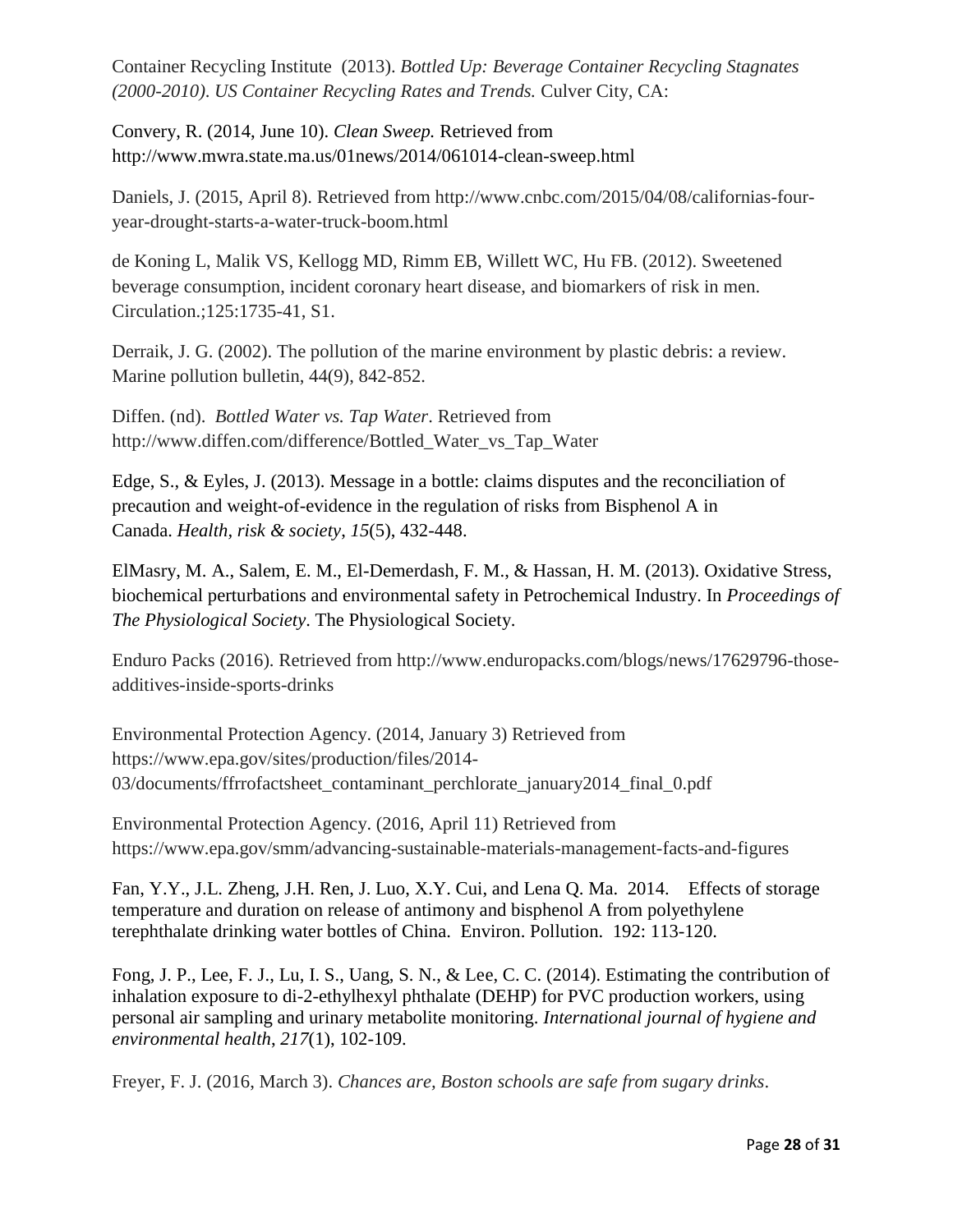Retrieved from https://www.bostonglobe.com/metro/2016/03/03/sugary-drinks-have-nearlydisappeared-from-boston-schools-study-finds/D9KM5qT1zGFAUSCEHPWCzN/story.html

Fung TT, Malik V, Rexrode KM, Manson JE, Willett WC, Hu FB. (2009). Sweetened beverage consumption and risk of coronary heart disease in women. Am J Clin Nutr.;89:1037-42.

Gleick, P. H. (2010). Bottled and sold: The story behind our obsession with bottled water. Island Press.

Gray, L. E., Ostby, J., Furr, J., Price, M., Veeramachaneni, D. R., & Parks, L. (2000). Perinatal exposure to the phthalates DEHP, BBP, and DINP, but not DEP, DMP, or DOTP, alters sexual differentiation of the male rat. *Toxicological Sciences*, *58*(2), 350-365.

Gunja, N., & Brown, J. A. (2012). Energy drinks: health risks and toxicity. *Med J Aust*, *196*(1), 46-49.Halden, R. U. (2010). Plastics and health risks. *Annual review of public health*, *31*, 179- 194.

Han, E., & Powell, L. M. (2013). Consumption patterns of sugar-sweetened beverages in the United States. Journal of the Academy of Nutrition and Dietetics, 113(1), 43-53.

Hauser, R., & Calafat, A. M. (2005). Phthalates and human health. *Occupational and environmental medicine*, *62*(11), 806-818.

Heindel, J. J., Newbold, R., & Schug, T. T. (2015). Endocrine disruptors and obesity. Nature Reviews Endocrinology, 11(11), 653-661.

Hopewell, J., Dvorak, R., & Kosior, E. (2009). Plastics recycling: challenges and opportunities. Philosophical Transactions of the Royal Society of London B: Biological Sciences, 364(1526), 2115-2126.

Lavie, C. J., McAuley, P. A., Church, T. S., Milani, R. V., & Blair, S. N. (2014). Obesity and cardiovascular diseases: implications regarding fitness, fatness, and severity in the obesity paradox. Journal of the American College of Cardiology, 63(14), 1345-1354.

Ludwig, D. S., Peterson, K. E., & Gortmaker, S. L. (2001). Relation between consumption of sugar-sweetened drinks and childhood obesity: a prospective, observational analysis. *The Lancet*, *357*(9255), 505-508.

Malik VS, Popkin BM, Bray GA, Despres JP, Willett WC, Hu FB. (2010). Sugar-sweetened beverages and risk of metabolic syndrome and type 2 diabetes: a meta-analysis. Diabetes Care.;33:2477-83.

Manikkam, M., Tracey, R., Guerrero-Bosagna, C., & Skinner, M. K. (2013). Plastics derived endocrine disruptors (BPA, DEHP and DBP) induce epigenetic transgenerational inheritance of obesity, reproductive disease and sperm epimutations. *PloS one*, *8*(1), e55387.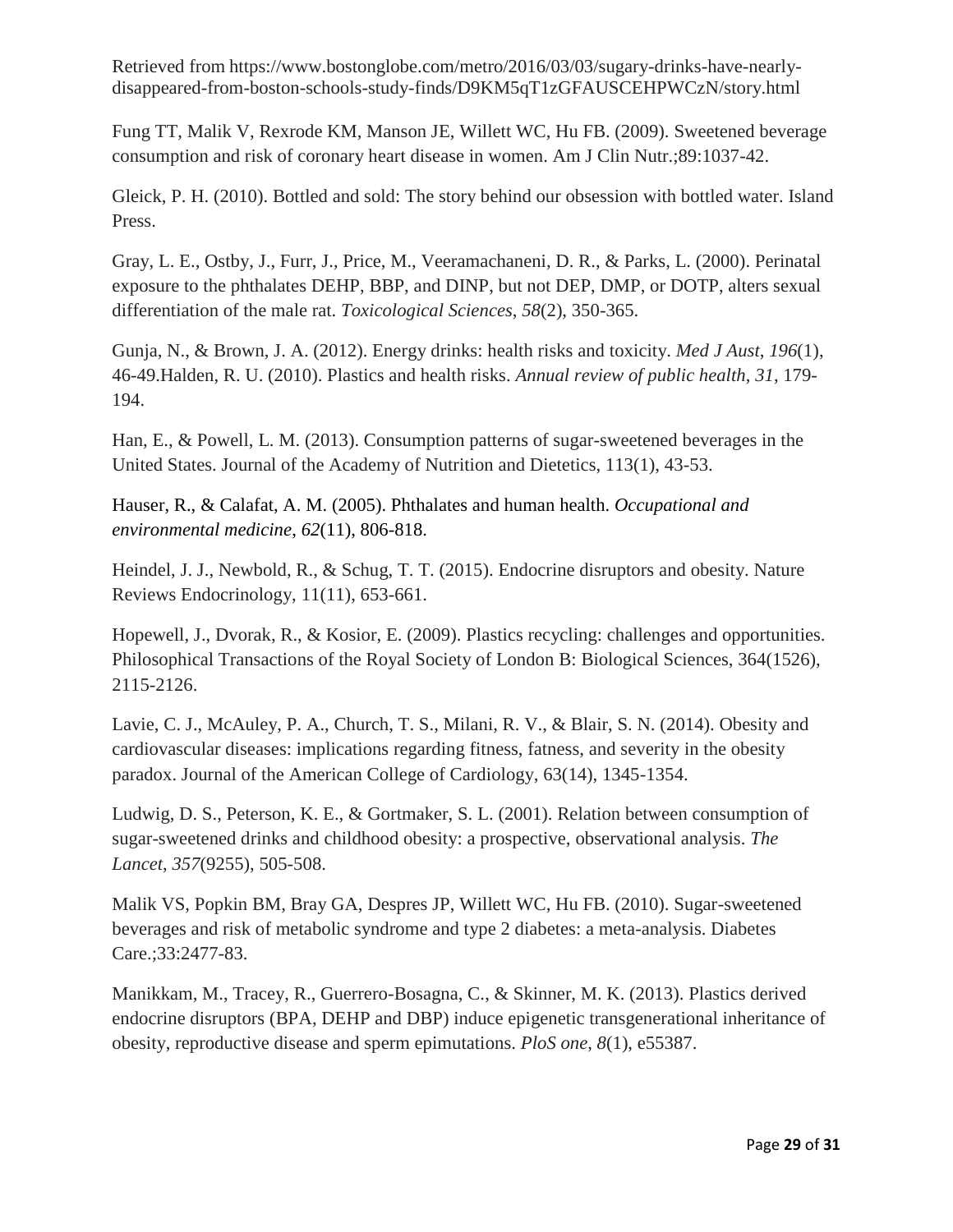Markey, C. M., Rubin, B. S., Soto, A. M., & Sonnenschein, C. (2002). Endocrine disruptors: from Wingspread to environmental developmental biology. The Journal of steroid biochemistry and molecular biology, 83(1), 235-244.

NIEHS - National Institute of Environmental Health Sciences. (2016, January 8). *Endocrine Disruptors*. Retrieved from http://www.niehs.nih.gov/health/topics/agents/endocrine/index.cfm

Ogden CL, Kit BK, Carroll MD, Park S. (2011). Consumption of sugar drinks in the United States, 2005-2008. NCHS Data Brief.:1-8.

Pacific Institute. (2010, April). *Bottled Water Recalls, Field Corrections, Violations [As of July 24, 2006].* Retrieved from http://pacinst.org/wpcontent/uploads/2013/02/bottled\_water\_recalls\_summary\_table3.pdf

Paulson, L. D. (2014, June 23). *Boston Water Wins Annual Taste Test.* Retrieved from https://www.rwlwater.com/boston-water-wins-annual-taste-test/

Rocheleau, M. (2012, Mar. 20). Emerson joins growing list of colleges moving to eliminate bottled water. Retrieved from

http://www.boston.com/yourtown/news/downtown/2012/03/emerson\_becomes\_latest\_college.ht ml

RRTC, (2011). http://www.rrtcadd.org/resources/Advocacy/Water-Amounts-in-Fruits-and-Vegetables---Handout-Week-10.pdf

Rustagi, N., Pradhan, S. K., & Singh, R. (2011). Public health impact of plastics: an overview. *Indian journal of occupational and environmental medicine*, *15*(3), 100.

Sax, L. (2010). Polyethylene terephthalate may yield endocrine disruptors. Environmental Health Perspectives, 118(4), 445.

Schatz, T. (2015, December 1). *The National Park Services baffling ban on bottled water sales*  Retrieved from http://thehill.com/blogs/pundits-blog/energy-environment/261587-the-nationalpark-services-baffling-ban-on-bottled

Seifert, Sara M., et al. (2011). Health effects of energy drinks on children, adolescents, and young adults. Pediatrics 127.3 511-528.

Seltenrich, N. (2015). New link in the food chain? Marine plastic pollution and seafood safety. Environmental health perspectives, 123(2), A34.

Shiota, K., Chou, M. J., & Nishimura, H. (1980). Embryotoxic effects of di-2-ethylhexyl phthalate (DEHP) and di-n-butyl phthalate (DBP) in mice. *Environmental Research*, *22*(1), 245- 253.

Smith, A. F. (2013). *Food and Drink in American History: A" full Course" Encyclopedia*. ABC-CLIO.